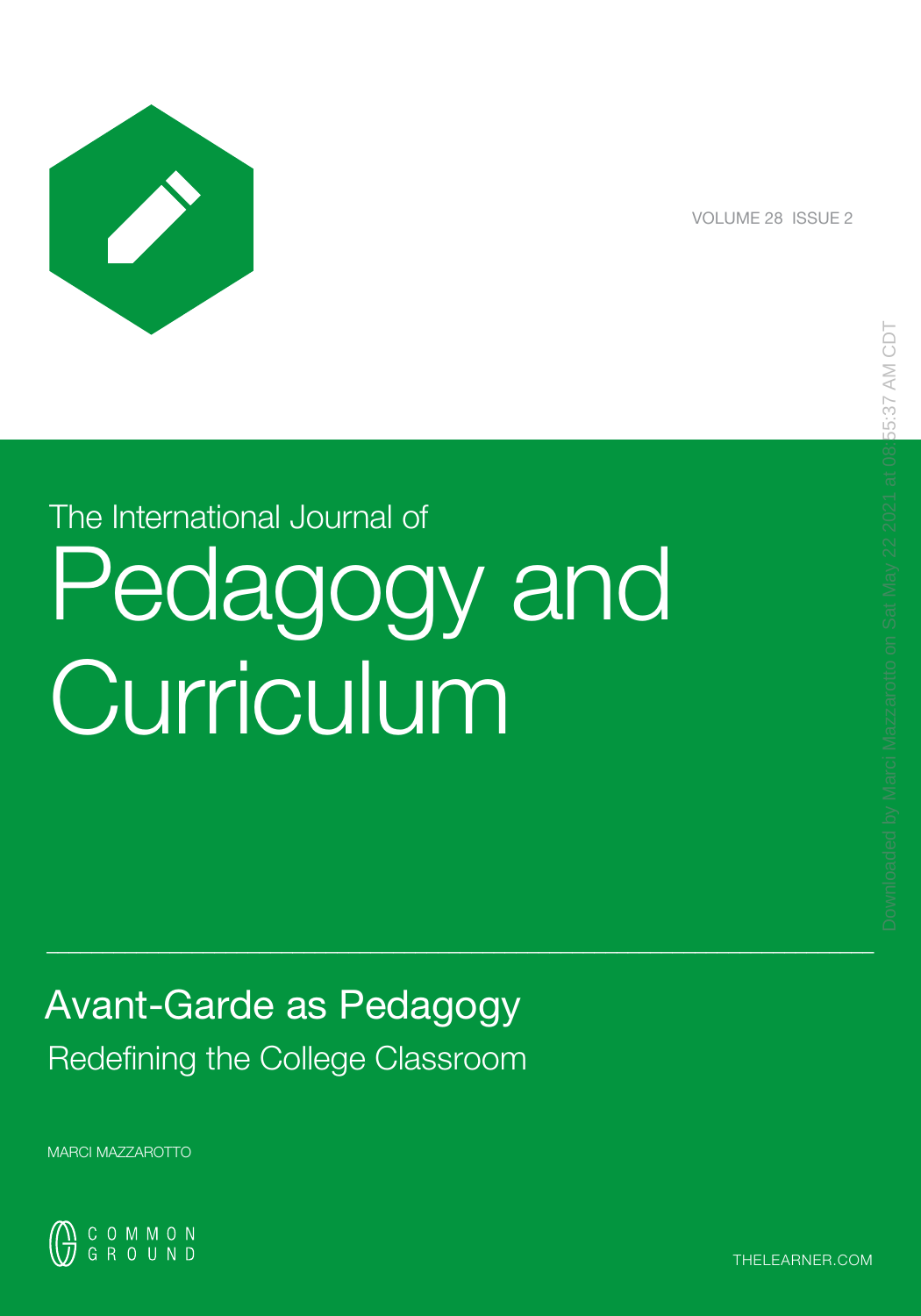#### **EDITOR**

Bill Cope, University of Illinois at Urbana-Champaign, USA Mary Kalantzis, University of Illinois at Urbana-Champaign, USA

#### **MANAGING EDITOR**

Kortney Sutherland, Common Ground Research Networks, USA

#### **ADVISORY BOARD**

The Advisory Board of The Learner Research Network recognizes the contribution of many in the evolution of the Research Network. The principal role of the Advisory Board has been, and is, to drive the overall intellectual direction of the Research Network. A full list of members can be found at

https://thelearner.com/about/advisory-board.

#### **PEER REVIEW**

Articles published in *The International Journal of Pedagogy and Curriculum* are peer reviewed using a two-way anonymous peer review model. Reviewers are active participants of The Learner Research Network or a thematically related Research Network. The publisher, editors, reviewers, and authors all agree upon the following standards of expected ethical behavior, which are based on the Committee on Publication Ethics (COPE) Core Practices. More information can be found at

<https://cgnetworks.org/journals/publication-ethics>.

#### **ARTICLE SUBMISSION**

*The International Journal of Pedagogy and Curriculum* publishes biannually (June, December). To find out more about the submission process, please visit https://thelearner.com/journals/call-for-papers.

#### **ABSTRACTING AND INDEXING**

For a full list of databases in which this journal is indexed, please visit https://thelearner.com/journals/collection.

#### **RESEARCH NETWORK MEMBERSHIP**

Authors in *The International Journal of Pedagogy and Curriculum*  are members of The Learner Research Network or a thematically related Research Network. Members receive access to journal content. To find out more, visit https://thelearner.com/about/become-a-member.

#### **SUBSCRIPTIONS**

*The International Journal of Pedagogy and Curriculum* is available in electronic and print formats. Subscribe to gain access to content from the current year and the entire backlist. Contact us at [cgscholar.com/cg\\_support.](https://cgscholar.com/cg_support/en/docs/58)

#### **ORDERING**

Single articles and issues are available from the journal bookstore at https://cgscholar.com/bookstore.

#### **OPEN RESEARCH**

*The International Journal of Pedagogy and Curriculum* is Hybrid Open Access, meaning authors can choose to make their articles open access. This allows their work to reach an even wider audience, broadening the dissemination of their research. To find out more, please visit [https://cgnetworks.org/journals/open-research.](https://cgnetworks.org/journals/open-research)

#### **DISCLAIMER**

The authors, editors, and publisher will not accept any legal responsibility for any errors or omissions that may have been made in this publication. The publisher makes no warranty, express or implied, with respect to the material contained herein.

#### **THE INTERNATIONAL JOURNAL OF PEDAGOGY AND CURRICULUM**

https://thelearner.com ISSN: 2327-7963 (Print) ISSN: 2327-9133 (Online) https://doi.org/10.18848/2327-7963/CGP (Journal)

First published by Common Ground Research Networks in 2021 University of Illinois Research Park 60 Hazelwood Drive Champaign, IL 61820 USA Ph: +1-217-328-0405 [https://cgnetworks.org](http://cgnetworks.org/)

*The International Journal of Pedagogy and Curriculum* is a peer-reviewed, scholarly journal.

#### **COPYRIGHT**

© 2021 (individual papers), the author(s) © 2021 (selection and editorial matter), Common Ground Research Networks

All rights reserved. Apart from fair dealing for the purposes of study, research, criticism, or review, as permitted under the applicable copyright legislation, no part of this work may be reproduced by any process without written permission from the publisher. For permissions and other inquiries, please contact cgscholar.com/cg\_support.



Common Ground Research Networks, a member of Crossref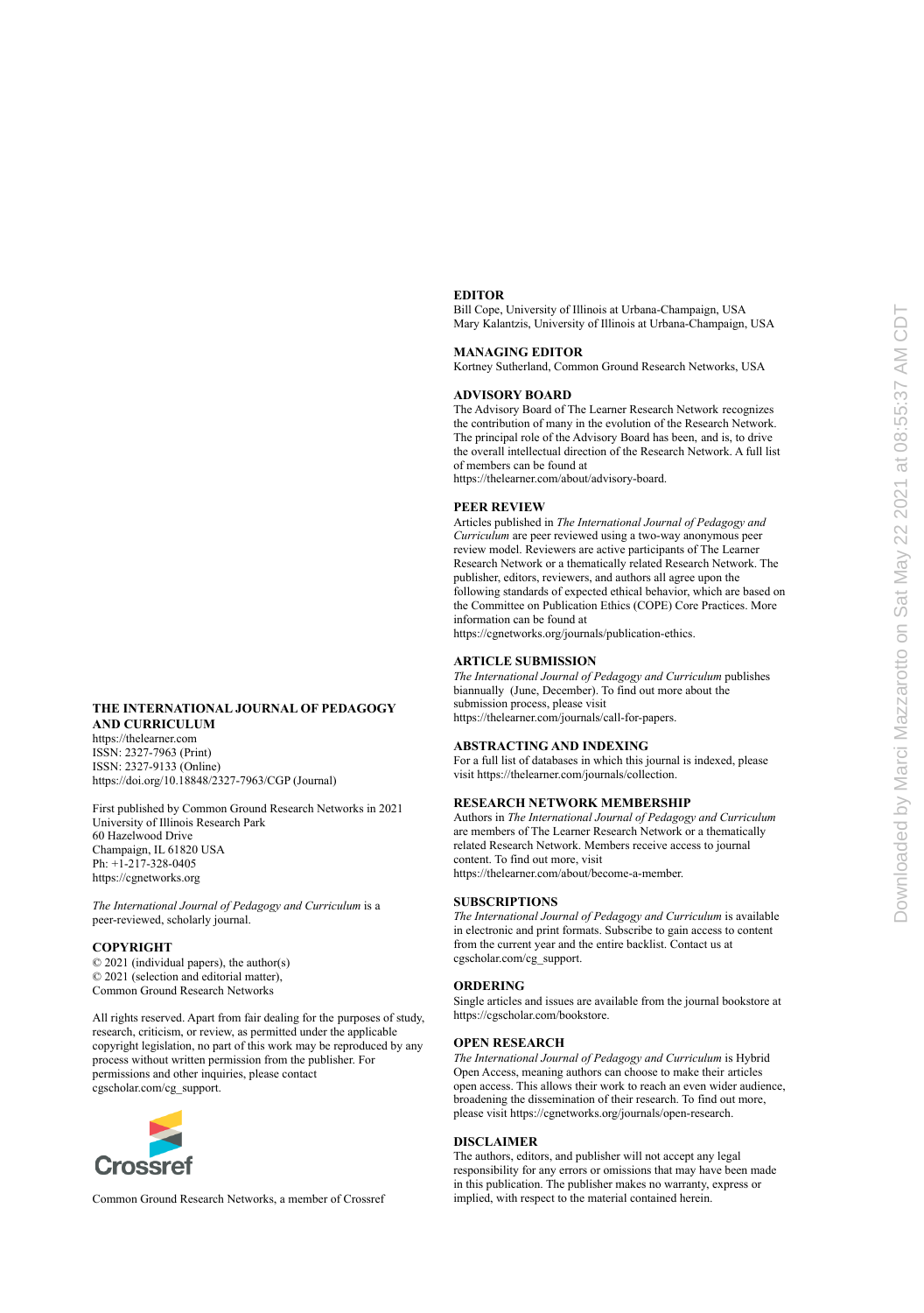## **Avant-Garde as Pedagogy: Redefining the College Classroom**

Marci Mazzarotto,<sup>1</sup> Georgian Court University, USA

*Abstract: This article seeks to add to the existing, yet limited discourse on utilizing avant-garde inspired methods in the college classroom, particularly to foster higher levels of student engagement and promote critical and creative thinking among students—two common pedagogical issues. Central to modern avant-garde movements, such as Dada, Surrealism, and Futurism, was the development and dissemination of easy, simple, creative, and collaborative methods that sought to disrupt established art practices, in turn shifting the power from the institution to the artist. In readapting these practical methods, while grounding them within the theories of critical pedagogy, instructors foster a democratic learning environment that allows for a dynamic and engaging learning experience focused on process over product.* 

*Keywords: Avant-Garde, Critical Pedagogy, Progressive Education* 

## **Introduction**

mploying elements derived from modern avant-garde movements as a pedagogical tool in the college classroom first came about as a way of encouraging students to engage with course materials as well as challenging them to think about the content in critical and Imploying elements derived from modern avant-garde movements as a pedagogical tool in the college classroom first came about as a way of encouraging students to engage with course materials as well as challenging them to t of play; that is, students are given the opportunity to "play" with theoretical concepts that could otherwise be difficult to understand, especially in relation to outdated teacher-centered models of learning. The ultimate goal of utilizing avant-garde methods in the college classroom is to combat two common pedagogical issues: lack of student engagement and poor critical thinking skills. By focusing on increasing engagement levels, along with promoting deeper creative and critical thinking, instructors foster a playful space that encourages students to experience personal and academic growth throughout the learning process.

The notion of a pedagogy of play and the employment of avant-garde elements in the college classroom is not a commonplace practice; therefore, it remains experimental in nature. However, pedagogical experiments function as a way to avoid a stale curriculum by affording instructors the possibility to discover what works and does not work in a particular class and why. Even in theory-driven courses (e.g., courses that are neither studio nor lab-based), there is value in addressing theoretical ideas from a practical standpoint, as methods or processes are a key component in student motivation (Williams and Williams 2011). Considering the constant evolution of technology and forms of human communication, which directly impact the wants and needs of the next generation of college graduates, a fusion of theory and hands-on practice (i.e., a focus on process over product) may be more important now than ever before.

A process-focused pedagogical model is not an entirely new concept, as British educational thinker Stenhouse proposed similar ideas in his seminal 1975 book, *An Introduction to Curriculum Research and Development*. In some ways, Stenhouse (1975) offers a somewhat avant-garde approach to curriculum design, one that is not only student-centered but focused on the flexible, dynamic process of learning (which changes from class to class and semester to semester), rather than on the results based on specific, rigid styles of summative assessments (e.g., content-specific exams). It is helpful to engage with curriculum design as a continuous practice, where an instructor

*The International Journal of Pedagogy and Curriculum*  Volume 28, Issue 2, 2021, https://thelearner.com © Common Ground Research Networks, Marci Mazzarotto, All Rights Reserved. Permissions[: cgscholar.com/cg\\_support](https://cgscholar.com/cg_support)  ISSN: 2327-7963 (Print), ISSN: 2327-9133 (Online) https://doi.org/10.18848/2327-7963/CGP/v28i02/35-50 (Article)



<sup>&</sup>lt;sup>1</sup> Corresponding Author: Marci Mazzarotto, 900 Lakewood Ave, Digital Communication, Georgian Court University, Lakewood, NJ, 08701, USA. email[: mmazzarotto@georgian.edu](mailto:mmazzarotto@georgian.edu)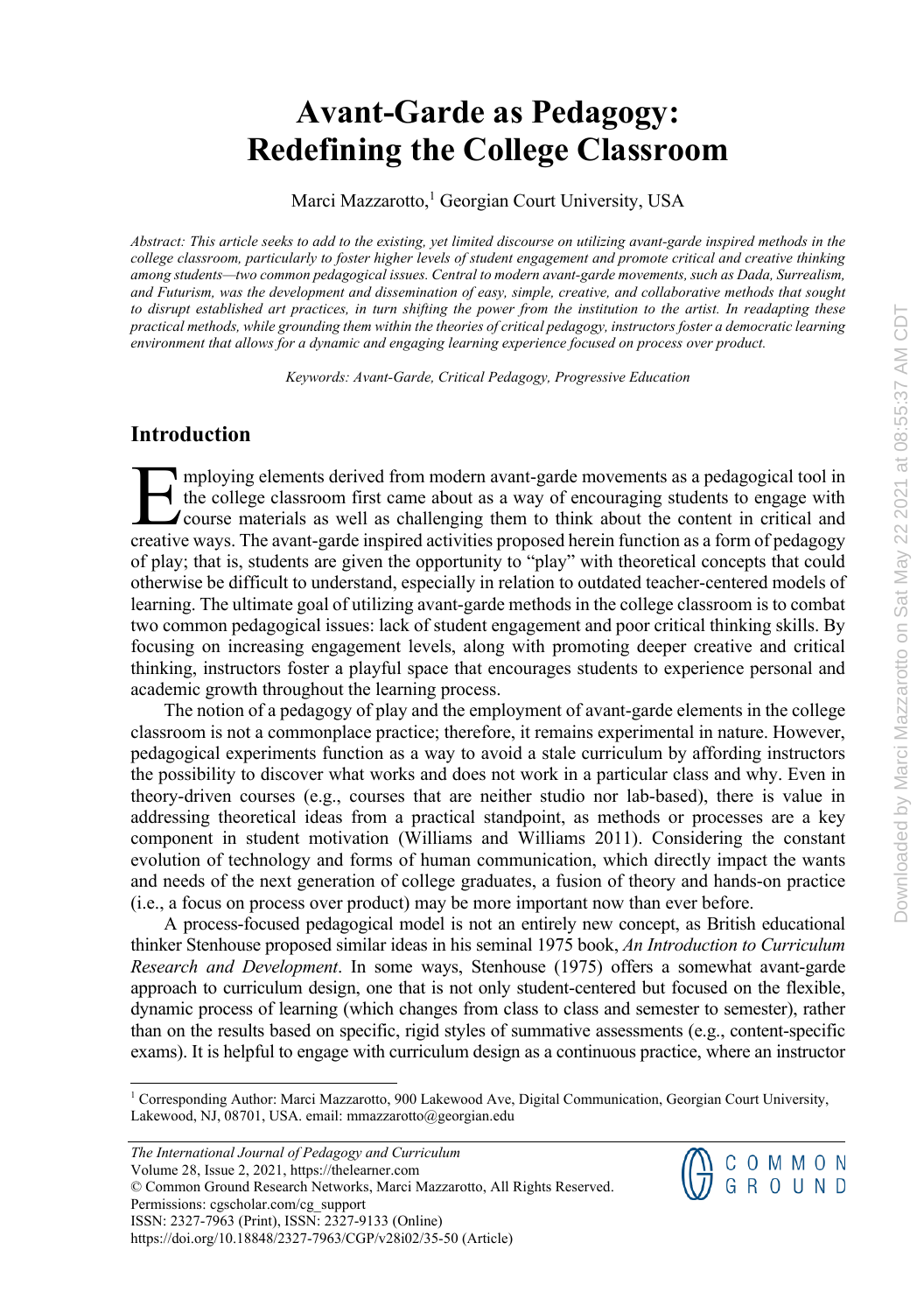guides the students through the learning process. In turn, the primary goal of the article is to add to the ongoing discourse of progressive pedagogical practices by presenting easily adaptable avantgarde methods of play into the college classroom.

The pedagogical ideas proposed herein were inspired by three modernist avant-garde movements (Dada, Surrealism, and Futurism) while being theoretically grounded within critical pedagogy, a theory developed by Brazilian scholar Freire (1968) and the Ignatian Pedagogical Paradigm, a Jesuit-designed model of progressive education (Society of Jesus 1993). With that said, the pedagogical methods proposed neither guarantee students will engage with nor think creatively or critically about any particular subject matter, as promoting and maintaining high levels of student engagement vary widely depending on context. Factors such as students' personal, cultural, and/or academic context should be taken into account by instructors when evaluating the level of success of a particular assignment and the ways in which it can be effectively redesigned for future use. Nevertheless, the projects and activities addressed throughout have demonstrated, via summative or formative assessments, to be effective in engaging students with course content in creative and critical ways, especially considering future tweaks that provide for a better space to deploy avant-garde as pedagogy of play.

As previously mentioned, introducing play into the curriculum is still not common practice today, particularly in higher education; however, it has long been advocated by educators ranging from Dewey to Plato (Mardell et al. 2016). While it takes a bit of preliminary planning, transforming a curriculum to include play elements (even if only at a single assignment level) is ultimately not a difficult process, particularly when readapting or reinventing existing playful activities from the avant-garde. Instructors may increase student engagement and make the learning process more dynamic for students by simply moving away from historically traditional modes of education, such as the teacher-centered lecture (Sarrica 2018) and the five-paragraph essay (Warner 2016), by instead introducing a student-created group lecture or multimedia blog writing. The latter examples not only fuse contemporary technology into the learning activity but also allow students to collaboratively work with one another to synthesize course content, in turn transforming the learning process from a passive to an active one.

The avant-garde emphasized process over product, as they saw value in the learning experience itself, failures and all. The same philosophy applies to a learner-centered environment, although more often than not, assignments ask students to discuss content in relation to what has been addressed in class rather than to critically analyze the content in creative ways. This is particularly true when greater emphasis is placed on exams. While in specific fields, where testing and accreditation is the norm (e.g., nursing), emphasizing content mastery makes sense; however, in the arts and humanities, there is far greater flexibility in focusing lesson plans on the process. Introductory composition courses are one example where there is much more emphasis on the process of writing itself rather than a finished essay. Ultimately, critical thinking is not facilitated by a teaching approach that is focused on content over process (i.e., on what to think instead of how to think) (Gul et al. 2014); thus, instructors must challenge students to go beyond superficial discussion or content analysis and dedicate additional time to developing the pedagogical process itself in order to deepen student's ability to think critically and creatively.

## **The Avant-Garde**

So, how exactly do avant-garde inspired methods assist instructors in developing a process-focused curriculum that encourages critical and creative thinking while fostering student engagement? First, this article presumes the importance of student engagement (Caruth 2018) and critical or creative thinking (Bean 2011) as key elements to the learning process, as addressed by numerous existing scholarly research articles. Second, the immediate goal herein isto provide an introduction, along with some experimental and practical examples, on ways in which to easily adapt avant-garde methods as a form of pedagogy of play—it is not meant as a "be-all and end-all" of curriculum design. Lastly,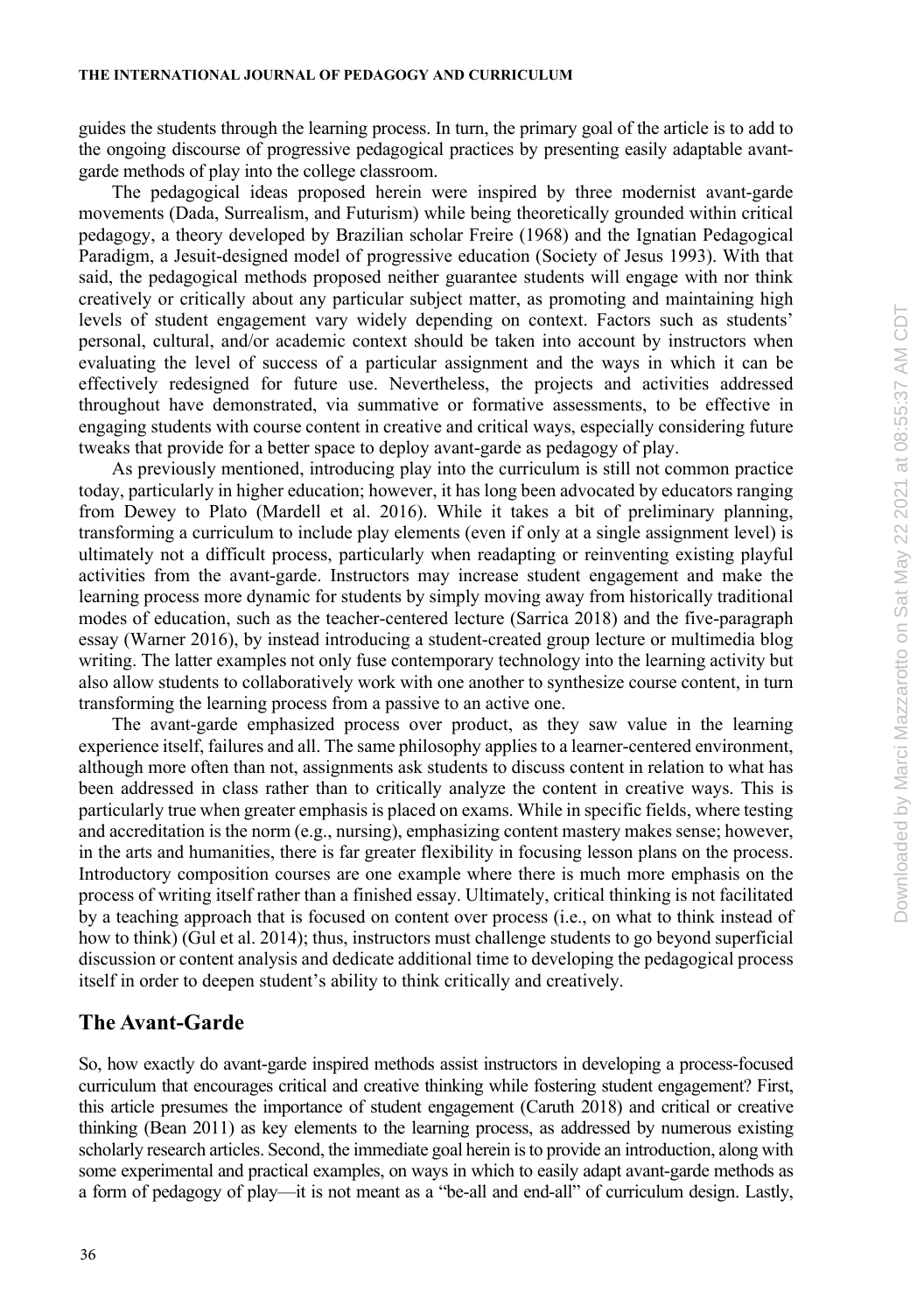instructors do not need to have a deeply ingrained level of understanding of the avant-garde nor of its specific art movements to employ its creative methods in the classroom. In fact, fundamental activities like "cut and paste" owe their origins to the avant-garde. Thus, in some ways, the avant-garde has infiltrated our lives in ways that are sometimes not immediately obvious.

The answer to the above question is, on the surface, relatively simple but becomes more complex depending upon the context. The modernist avant-garde was often playful by nature, and its artistic processes were easy to follow (and to complete), requiring little-to-no expertise or practical skill. Since the modernist avant-garde sought to be an "attack" on the established institute of art at the time (e.g., Impressionism) and its accompanying elitist attitude, these movements often allowed anyone to participate in them so long as they shared a mutual goal. Additionally, the avant-garde was less about the art object (i.e., content) and more about experimental research (i.e., process), as they developed strategies and activities specifically to disrupt a number of established norms. Of course, their artistic input as the end product is what ultimately garnered them worldwide attention (e.g., Salvador Dali), in turn being adapted into mainstream creative practices (e.g., Hollywood film), but rarely within an academic context. Hence the goal of this article.

To unpack the above paragraph a bit more: avant-garde practices were simple, creative, and quasi-academic as avant-garde artists creatively sought to answer questions about the human condition in easy, non-technical ways, often through artistic and experimental research. For example, the Dadaists took pride in being nonsensical and often created collage-type works in order to disrupt what was seen as "art" in the 1910s. By creating cut and paste collages of various letters and images, particularly for political purposes, Dada artists brought forth a uniquely simple way of creating art (e.g., Hannah Höch's *Cut with the Kitchen Knife through the Last Weimar Beer-Belly Cultural Epoch*). Dada was seen as ridiculous and absurd, but nowadays, their works are completely normal, having been adapted into numerous contexts from preschool classroom activities to the computerized world (Manovich 1999).

Surrealists drew heavily on Freud's theories of the unconscious and dream analysis, often seeking to conduct research on the human mind by creating free association activities like automatic writing. Futurists were a bit more dangerous in the respect that they subscribed to misogynistic and fascistic ideologies; however, their creative methods were also simplistic in that they were the first to discuss the importance in the industrialization of sound (which stands as the historical precursor to the extremely popular genre of contemporary electronic dance music, a.k.a. EDM). Although knowing the underlying philosophy of any given avant-garde movement certainly does not hinder the process of adapting its methods into a college curriculum, it is not necessary. In fact, devolving too deep into explaining avant-garde practices may needlessly make the process murkier for both instructor and student.

Discussing elements of the avant-garde with students and then immediately asking them to mimic avant-garde methods often leads to confusion because students may hyper-focus on the idea of the "avant-garde," a notoriously difficult term to define, and then choose to simply give up on completing the exercise. Although research indicates that instructor explanation of abstract concepts and well-organized presentations positively impacts students' critical thinking (Shim and Walczak 2012), implicitly engaging students with the avant-garde is more effective than overly explaining the topic. This is not to imply that students should be completely unaware of avant-garde methods (on the contrary, they should become familiar with the fundamentals); however, depending on the course, instructors should encourage students to create avant-garde work without making it explicit that they are doing so.

For example, in teaching Surrealism as an avant-garde art movement, students were tasked with completing an assignment using surrealist methods, such as automatic writing—a freeflowing writing process devoid of preliminary drafting or revision editing. Subsequently, students work on contextualizing assigned topics as part of the process in completing the project. Recognizing that many instructors would not find themselves teaching students about avant-garde movements directly, but perhaps simply employing avant-garde methods, providing students with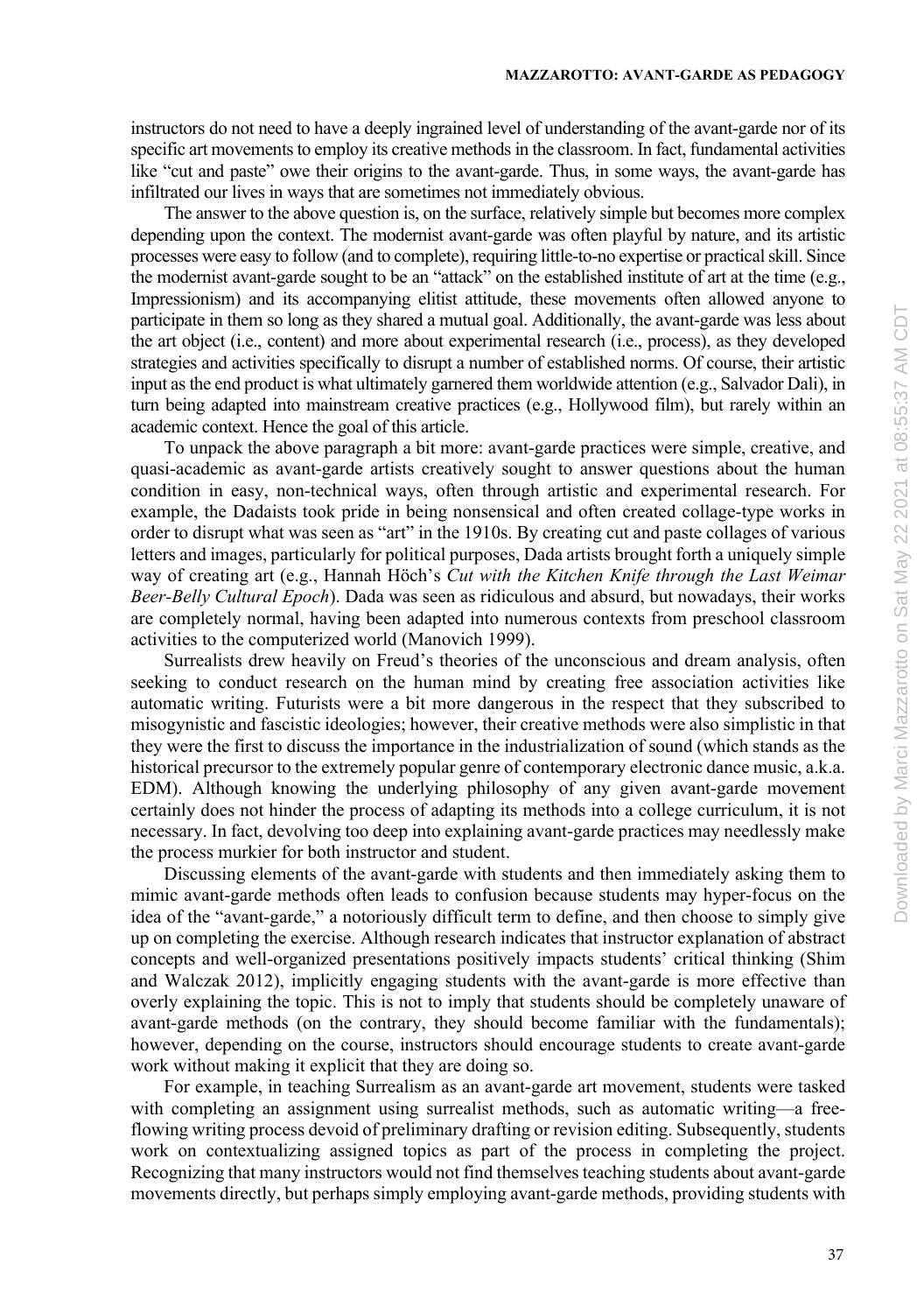a baseline rationale for the method is helpful. In the case of automatic writing, the rationale is simple: write exactly what comes to mind without any editing whatsoever. This remarkably simple exercise helps students develop a literary voice and build their confidence, as the fear of being wrong or writing badly is completely removed—automatic writing is purposely designed to tap into the unconscious mind to remove engrained formalities.

However, instructors delving into complex detail about the how's and why's of avant-garde methods distracts students from completing the assignment, as a lack of understanding Freudian theory does not prevent students in benefiting from the unconscious free-association inherent in automatic writing exercises. Students can and should know the contextual basis for the exercise, but class time does not need to be dedicated to learning its nuances in-depth. Implicitly following avant-garde methods eliminates the possibility of indoctrinating students into specific modes of creative production. When given the freedom and opportunity to be creative, particularly in an arts and humanities setting, students do demonstrate a surprisingly high level of insight and interest into a topic originally thought to be beyond their education level (Daly et al. 2016). The key, then, isto provide students with a space for self-learning that promotes creative and academic freedom, which is a central tenet of critical pedagogy.

## **Critical Pedagogy**

In his seminal book, *Pedagogy of the Oppressed* (1968), Freire brings forth the argument on how sociopolitical and economic systems, as well as education itself, are inherently oppressive institutions propagating an agenda that falsely promises the opposite: liberation. In turn, the larger goal of teachers and students alike is to recognize the oppressive systems operating in society and to subsequently transform them. As Freire explains:

The pedagogy of the oppressed, as a humanist and libertarian pedagogy, has two distinct stages. In the first stage, the oppressed unveil the world of oppression and through praxis, commit themselves to its transformation. In the second stage, in which the reality of oppression has already been transformed, this pedagogy ceases to belong to the oppressed and becomes a pedagogy of all people in the process of permanent liberation. In both stages, it is always through action in depth that the culture of domination is culturally confronted. (Freire 1968, 54)

As Freire (1968) argues above, a key element to flipping the script on an oppressive system is praxis, which is the act of taking a theory or idea and realizing or engaging with it in a practical form. This is not at all a new concept, as philosophers like Plato and Aristotle were discussing its significance thousands of years ago; however, the importance in the fusion of theory and practice in the classroom is stressed here precisely because it is still not the standard in education. Granted, instituting Freire's (1968) educational ideology at the K-12 level proves to be an even greater challenge than within higher education (due to complex issues like public funding and standardized testing), but nevertheless, critical pedagogy is not standard practice at the university level either due to its own set of political hurdles.

For anyone familiar with the scope of Freire's academic work, beyond its basic tenets, understands that what he proposes does not and cannot function on a wide scale as it would largely mean the end of higher education as we know it. However, Freire's work is highly applicable in the classroom setting as a way of guiding students on how to think critically. When students are given the proper tools in which they can take personal and direct responsibility in their learning process, it often does not take them long to recognize they are part of an oppressive system. The tricky part is in fundamentally transforming that system—work that likely begins after graduation and may take a lifetime to achieve.

Avant-gardists' goals parallel Freire's: to fundamentally disrupt an oppressive and elitist system (i.e., the institutionalized art world) by giving power and voice to those without (i.e., struggling artists), and "One of the main characteristics of avant garde [sic] was going against the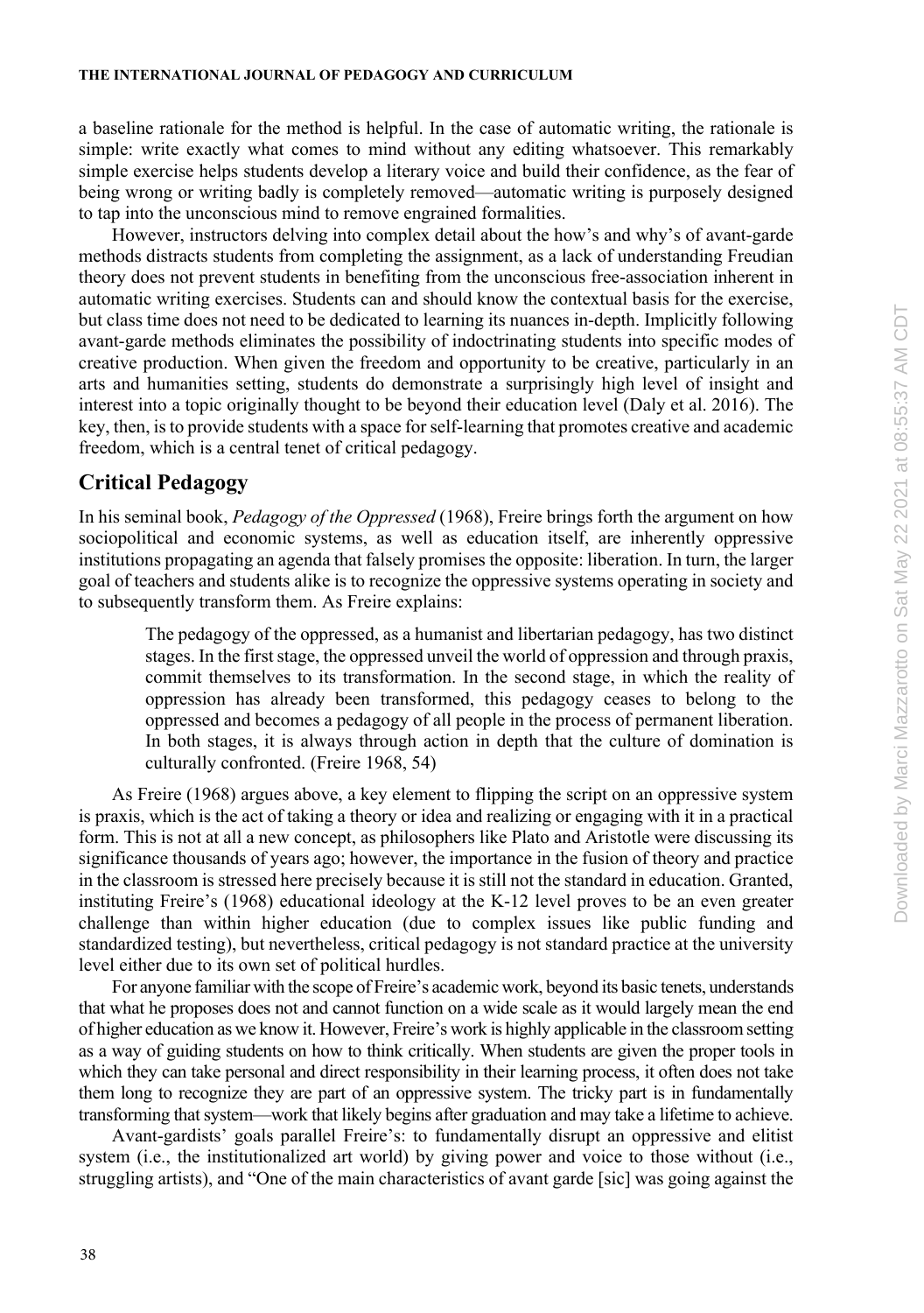academic understanding of art, the imposed rules on what an artwork should look like and the way it should be produced" (Widewalls Editorial 2016). By breaking established rules, artists were seen to be at the forefront of artistic movements. For example, Dada introduced the concept of the ready-made and fundamentally brought forth the question of what exactly could be considered art, as anything and everything was art for Dadaists. Perhaps the most famous example of a ready-made is Marcel Duchamp's *The Fountain* (1917)—a used urinal, flipped on its side that he jokingly introduced to an international art exhibition in New York City.

Surrealists, who thought of themselves more as a group of experimental researchers than artists, took great pride in conducting social experiments within the visual arts, specifically as means of further understanding the human condition, such as going to watch films in a movie theatre while partially covering their eyes (in order to obscure components of the film, therefore viewing them in an absurd and partially fragmented manner) or playing a game of exquisite corpse, which consists of a group of individuals blindly adding words or images on a single piece of paper to create a new, collective meaning. For Futurists, the focus was on creating a male-driven, industrialized, and weaponized society where technology was central to all elements of artistic production and distribution. Luckily, Futurist ideology largely remained confined to the written words within their manifesto, not having come to fruition in real life; however, their assessment and promulgation of utilizing technology for various artistic means (e.g., music and photography) fundamentally revolutionized the art world.

Regardless of their respective agendas, these three avant-garde movements specifically sought to shift the power from the institution to the individual as a sort of democratic and collective process of artistic reinvention. Dadaists, Surrealists, Futurists, and Freire were working from a similar foundational context: find and understand the oppressive power, transform that power through praxis, then seek liberation by shifting the power from the oppressor to the oppressed. At the lesson level, this is accomplished by using specific activities that place students in control of their own learning process, but understanding foundational context, both in relation to theory (content) and practice (praxis), proves key to shifting the power from instructor to learner. Otherwise, students are stuck in a passive learning mode.

Students should be presented with opportunities to understand that ideas do not develop in a vacuum as there are inherent connections among topics, disciplines, etc., which can be accomplished by first appreciating the basic context of a given topic. If nothing else, students must be guided away from ignorance and delusional thinking. When I first began teaching, my course assignments were more rudimentary in format than they are now (e.g., print vs. digital formats), but the assignments nonetheless included key elements designed to aid in student understanding (e.g., reflection exercises). Besides assignments and activities designed to include the idea of context and connections, these have since been redeveloped to include a more experimental, avant-garde approach that is less oppressive to students' academic development as it gives them freedom of personal expression while simultaneously challenging critical thought about a given topic. Such examples are discussed in subsequent sections.

I have designed many of my out-of-class assignments, whether theory and/or practice-based, to follow a three-part graded process, generally referred to as (1) pre-writing, (2) writing, and (3) postwriting. It was only more recently that I decided to include a post-writing exercise and did so because it is a valuable feedback tool for the instructor as well as a great reflective experience for students. I employed a pre-writing exercise from the beginning of my teaching career, although it has become more robust in recent years. The pre-writing serves as a project proposal where students are tasked with conducting preliminary research about their topic in order to contextualize it as well as to begin thinking and making external connections to another topic and/or field of study. While it does generate a bit more work for the instructor, the pre-writing exercises are designed in a straightforward manner that allows me to grade and return the proposals to students on the same day of submission.

The proposals include a set of open-ended questions (specific to the assigned project and grade level) that give students guidance on the core ideas that must be present within the project while also allowing enough creative flexibility. Students are given one week from the project assigned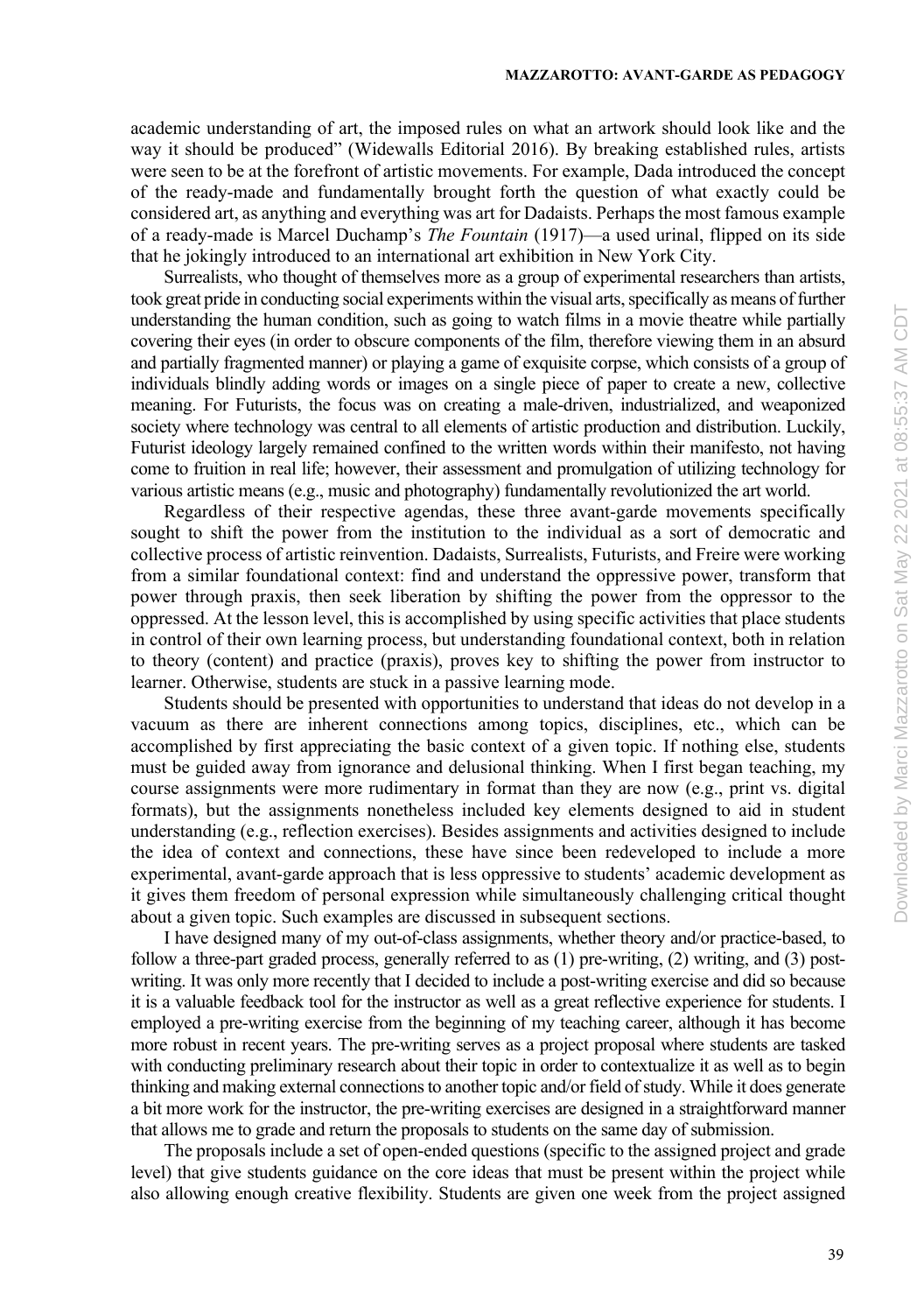date to complete the pre-writing, and on submission day, in-class time is allotted for students to peer-review with one another while they await instructor feedback on their proposals. Ultimately, proposals encourage students to remain on track and reduce the chances of procrastinating with a major assignment. Proposals also give instructors preliminary feedback that reveals specific challenges students face and, in turn, provides enough time to assist students in course-correcting to successfully complete the project. Additionally, making the pre- and post-writing exercises a graded component of the main assignment encourages students to take an interest in completing these brief exercises in a timely manner. Of course, there may be a student or two who does not complete these exercises, perhaps viewing them as busy-work; however, in assessing my own classroom experiences, employing pre- and post-exercises help the vast majority of students through the learning process (demonstrated by greater levels of engagement and motivation) that lead to higher quality work, which in turn translates to grades above an 80 percent benchmark.

## **Ignatian Pedagogy**

The exercises above are used to illustrate the importance of developing and understanding context, which is the first step in being able to properly assess and situate a person or argument within its greater, connected context (i.e., part of the basic principle in shifting the power from the oppressor to the oppressed). As previously discussed, Freire's (1968) notion of critical pedagogy, while incredibly valuable, ceases to function in its applicability as a wide-reaching institutional reform. Therefore, we must apply Freire's theories at the classroom level, and the Jesuits, an academically inclined clergy sect of the Catholic church, provides a more directly applicable model on how to do so, titled the Ignatian Pedagogical Paradigm (IPP), also known as Ignatian pedagogy. Recognizing that most instructors may neither want nor need a religious or spiritual angle within their pedagogical pursuits, it should be noted that, while IPP is inspired by the fifteenth-century spiritual exercises of St. Ignatius, it can be easily applied to a secular classroom environment. The IPP is:

founded on the belief that education has to go beyond the mere transmission of information from professor to student. More than an exercise in memorization or a purely cognitive transaction, education is meant to be a transformational experience that affects the students on all levels—cognitive, certainly, but also emotional and behavioral. The student who has been through this kind of experience will have had old ideas unsettled in the service of developing a fuller understanding of self and the world, and in service of helping that world. (Teaching Commons, n.d.)

Ultimately, Ignatian pedagogy is focused on the respectful guidance of the whole individual through a journey of personal growth, critical analysis, thoughtful reflection, and active citizenship (Teaching Commons, n.d.). Below is a visual graph of IPP's five central elements and its process flow:



*Source: Teaching Commons, n.d.*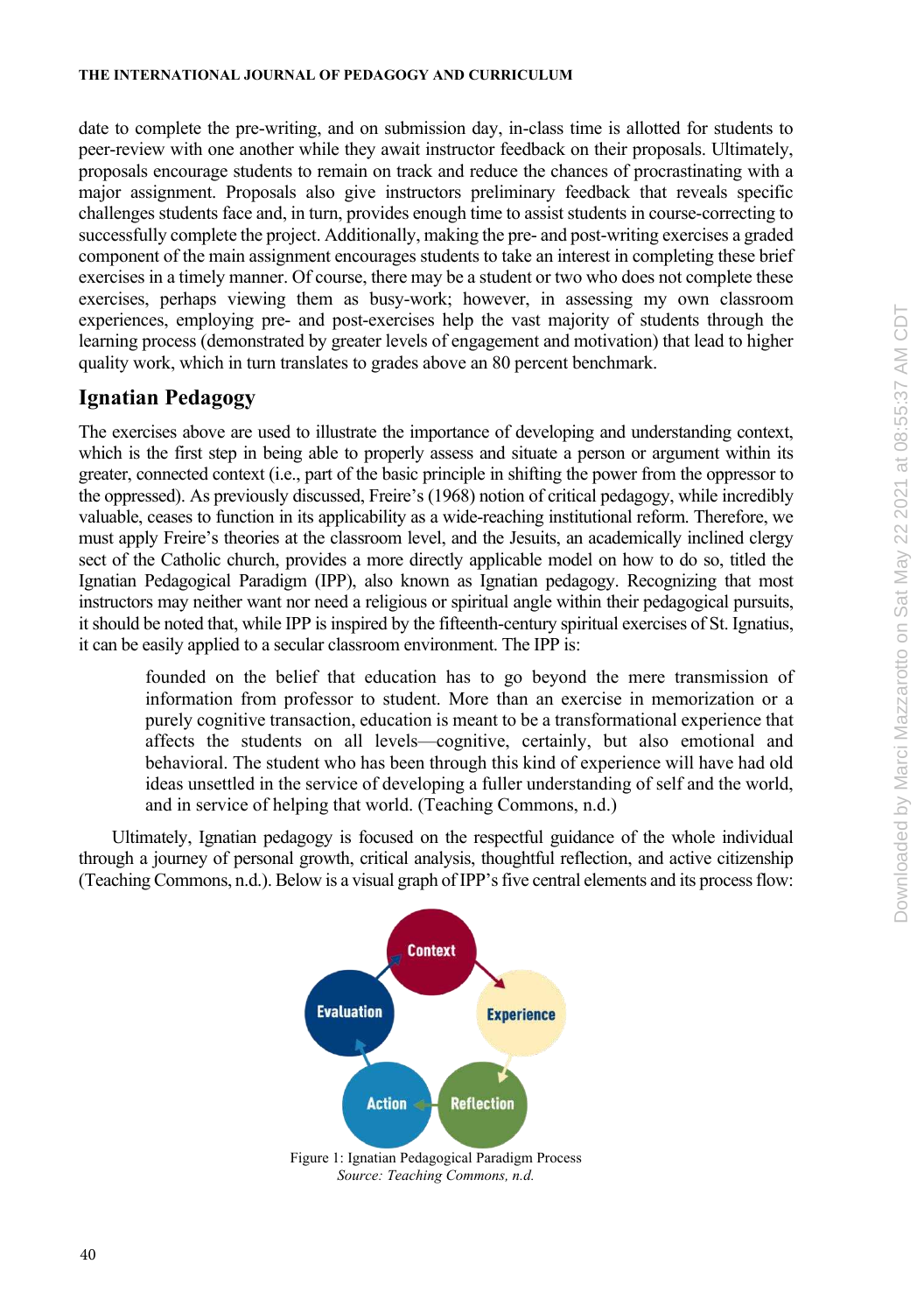The biggest difference in the way context is employed in my classroom versus the way IPP employs it is that students are challenged to focus on building the context of the topic (e.g., through completion of the pre-writing exercise), whereas IPP requests for the instructor to build context of the student (Teaching Commons, n.d.). In other words, context-based exercises in my courses focus on the relationship between student and topic, and IPP's context focus is that of the student's personal life and their relationship with the instructor and the topic. What is important to note here is that Ignatian pedagogy is robust and perhaps a bit difficult to fully employ in every single assignment, but its five core elements are useful in slightly different ways and with varying degrees of applicability. In other words, an instructor may choose to focus more time on developing experience vs. context, for example, and the ways in which each element is brought into the assignment is adjustable depending on grade level and content.

While I do not use IPP in the strictest sense, I have found great value in its method and have since revised the way context-based exercises are utilized throughout my courses. My pre-writing exercises now ask students to not only contextualize the topic itself but to also contextualize themselves within the topic. Such a contextualization creates a personal relationship between the student and the topic, simultaneously challenging them to make additional connections. For example, a student tasked with contextualizing the film *Citizen Kane* researches its basic story and production details (i.e., director, ideology, main characters, narrative, filming locations, etc.) and subsequently realizes that she shares the same birthplace as Orson Welles (and so on and so forth). In taking context one step further, I also attempt to curate my course content depending on a given context. Since I teach media and communication in New Jersey, *War of the Worlds* is always a fun media reference in classroom discussion, as students automatically feel connected to its fictional storyline since it takes place in the real, unincorporated community of Grover Mills, NJ.

The discovery of a minor personal connection may initially appear to be irrelevant. However, English professor Ulmer and colleagues (2015), famous for proposing new rhetoric appropriate for the electronic age, argues there is merit in students' personal discovery and connection to course materials, asit aids in developing their "mystory." As Ulmer et al. (2015, 199) describe, "a mystory isto learning, to the experience of a person as learner, what history historiography—is to the collective experience of a people…It is a representation of the exchange across discourses that happens in the invention process." The invention process depends on "circulation of ideas through the principal discourses and their institutions organizing our culture," and can begin within a student's personal context and its relationship to the course, the topic at hand, the instructor, and/or the college as institution (Ulmer et al. 2015, 199). Much like critical pedagogy demands that the oppressed contextualize their place within the oppressive system, or the modernist avant-garde demands a reinvention of art via the creation and circulation of new cultural contexts, Ulmer et al.'s (2015) *mystory* process and the five elements of Ignatian pedagogy all serve a similar pedagogical path toward personal liberation.

Equally important to the pre-writing exercises in the creation of foundational context is the post-writing exercise, which I found to be most helpful when administered at the end of the semester after final projects have been completed and submitted. At the post-writing level, students are tasked with reflecting upon their experiences, both at the project level as well as the course overall, in turn giving them the opportunity to place themselves within the context of their learning journey after it has been completed. Reflections are an excellent way for students to synthesize the process rather than just the topic as it is focused on evaluating the learning experience and the knowledge gained after the assignment is done. Reflective exercises encourage students to directly engage with their thoughts and feelings about their experiences and explain any personal challenges and successes in the process of project completion. While their feedback is also helpful to the instructor in future lesson planning, reflections tend to be more valuable to the students as a way to not only voice their opinions, in turn making them feel valued and respected as individual thinkers, but it also provides a space in which students reconnect with the knowledge they gained in the learning process.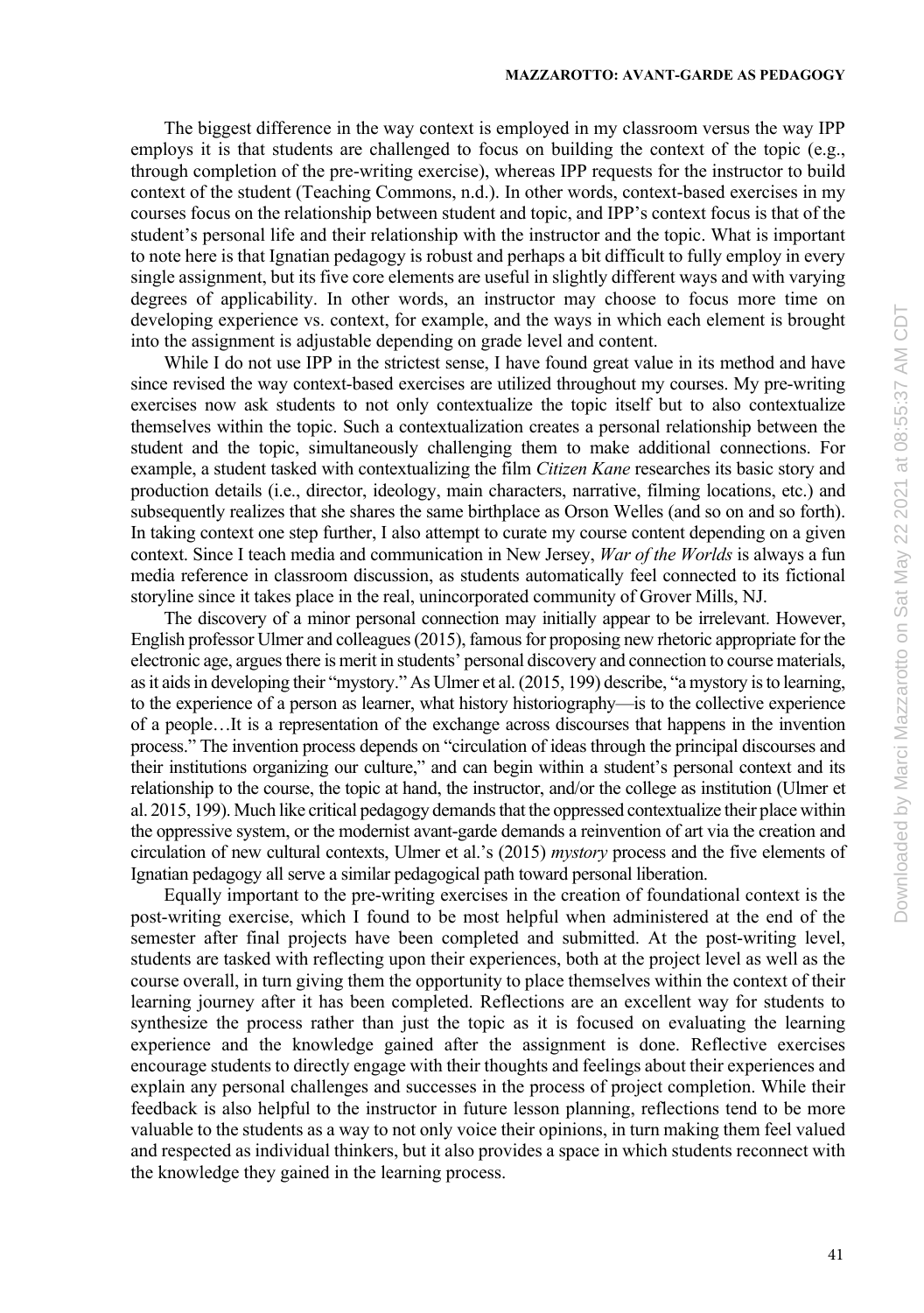Making the reflection, a graded component further incentivizes students to complete it, mainly because most students do not want to unnecessarily lose points. However, instructors should be careful in allocating an appropriate amount of grade points relative to the required effort and level of difficulty for a given assignment; consequently, the pre- and post-exercise should carry a weighted total that is sufficient enough to encourage students to complete it but not overwhelming as to overshadow the importance of the main assignment. Of course, these totals can shift from project to project and from course to course. As an example, for an intro level 750 word film critique, I allot a total of eighty points for the main assignment, and the other twenty points for the pre- and post-exercises, with ten points allotted to each respectively. Students still have the ability to pass the assignment, even without completing either the pre- or post-exercise, but the overall quality of their work and/or final grades will likely suffer.

I stress the importance of appropriate grade allocation because grades (and assessments in general), although directly opposed to the philosophy of the avant-garde and of critical pedagogy, nevertheless play a vital role in the academic journey for both teachers and students. Thus, we must strive for a balanced pedagogical approach that satisfies the formal requirements of accredited institutions while also enlightening students to the inherently oppressive nature of said institutions—it is a difficult dance to master, but I argue that introducing even small portions of the ideas presented herein helps students move away from the wholly familiar and comfortable. After all, part of the college experience is centered on opening up students' minds and experiences to a more rounded world view, which may very well be in direct conflict with the sociopolitical ideologies of one's formative years.

Creating and existing within a new and uncomfortable space was fundamental to the core essence of being avant-garde, regardless of the movements' collective goals. Avant-garde artists often indulged themselves with simplistic, seemingly nonsensical, creative, and collaborative "outside the box" activities in order to push and break down the boundaries of the established art world. Translating the avant-garde approach into the classroom, while bearing in mind the underlying principles of critical pedagogy, is an easy and powerful tool in getting students engaged (by simply encouraging them to step out of their comfort zone).

Now, in understanding the basic tenets of the three avant-garde movements previously discussed, as well as the two pedagogical perspectives that seek to foster a progressive learning environment, what is described in the following pages (with specific examples attached in the appendixes) are two proposed activities adaptable to a college classroom in order to promote student engagement and foster critical and creative thinking. The first activity is a variation of the traditional in-class student presentation, and the second is a fresh take on the traditional research essay. Both assignments were developed within the context of a sophomore-level survey course on contemporary humanities that covered a wide range of artistic, cultural, and technological movements and innovations from 1900 through the 2000s; however, these proposed activities are fluid and adaptable to a variety of other disciplinary contexts, and instructors are encouraged to do so as a means of fulfilling their own pedagogical goals.

## **Activity: Performance**

One of the main challenges in my humanities course was to get students engaged with the plethora of different disciplines we covered throughout the semester, especially those that students deemed less interesting, such as literature. Each chapter of our course text (*The Humanistic Tradition* by Gloria K. Fiero) covered various literary figures and movements, beginning with T. S. Eliot and Robert Frost and ending with Chinua Achebe and Sandra Cisneros. While each chapter also discussed more relevant media such as music, students continuously demonstrated the most difficulty in engaging with literature. It was not uncommon for class discussion to come to a halt when covering the literary sections, even though generally, most of the class had read the assigned materials. Literature was also not a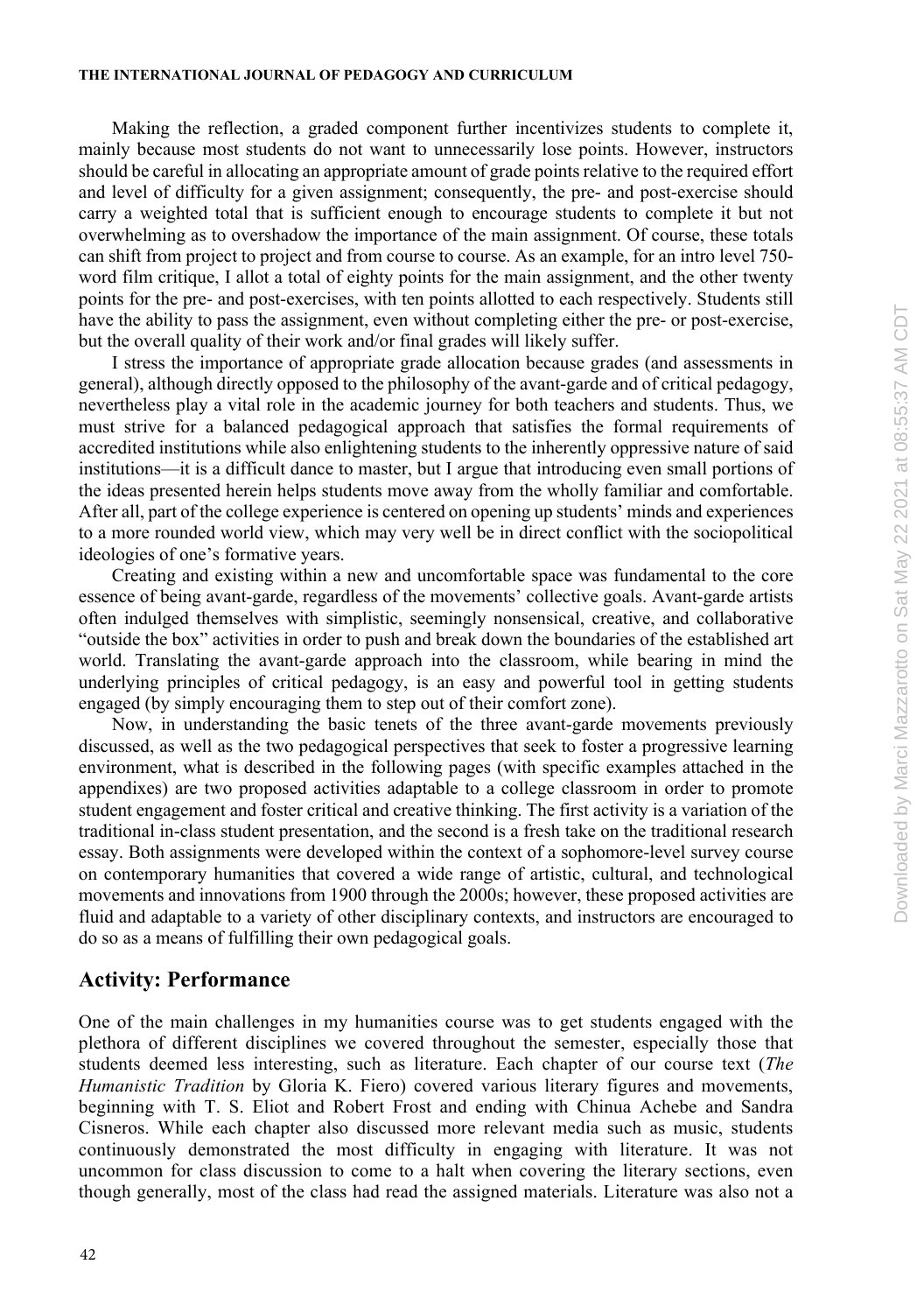main component to any of the course chapters, so it did receive less attention in class than other segments; however, I felt it was important for students to critically engage with various literary movements as well as their respective key figures.

With that, small in-class group exercises were created to increase student engagement with the materials and also as a way of removing the fear of engaging with the content solo. There was a higher likelihood of students engaging with literature if they not only had the support of fellow students but that the activity did not directly involve reading and recitation. The first time this literature exercise was employed in the classroom, it followed a more traditional format, as it asked students to verbally describe key elements of the story in order to highlight their understanding of the assigned readings. In experimenting with devising different in-class activities to increase student engagement (with literature specifically), the exercise was transformed from a traditional group presentation into an avant-garde group performance. Both variations of the activity include students working and collaborating with one another; however, in a group presentation, students get together and create a mini-lecture based on the assigned readings, whereas a performance takes the activity one step further by challenging students to get creative in the ways in which to deliver the mini-lecture. Employing a more collaborative in-class activity demonstrated success in increasing overall student engagement more so than attempting to engage students using more traditional instructor-led discussion and activities.

Rather than a separate assignment grade, students received a participation grade reflective of their engagement with the activity and their peers; thus, higher levels of student engagement with the activity and their peers meant higher participation grades for the day. An immediate concern should not be the quality of the students' performance but rather the quality of student interactions with one another, their interpretation of the prompt, and the level of creativity displayed. Some students may create a performance that ends up showcasing poor acting skills but simultaneously demonstrates a solid understanding of course materials. Other students may create a great performance acting-wise but fail to demonstrate a working knowledge of the assigned literature pieces. The group with content knowledge but a lack of acting skills receives the higher grade. If anything, the intellectual insight coupled with lack of skill is exemplary of avant-garde art rather than the other way around.

One of the biggest challenges in employing the lit activity in the classroom is to get students excited about it in the first place: "Empirical evidence suggests that teacher-student interaction and interaction among students influence the students' cognitive and affective learning outcomes" (Gul et al. 2014, 38). Thus, placing students into small groups helped tremendously, as students were able to discuss their ideas with peers prior to sharing them with the rest of class. Additionally, the activity gives instructors more in-class time to work closely with groups of students rather than each student individually. Simply tweaking the exercise from an activity that students were familiar and comfortable in both format and delivery (i.e., group lecture) to one where familiarity was present but distant (i.e., performance) allowed students a space to engage with materials in a far more entertaining manner.

When thinking about avant-garde performance used within a pedagogical context, Brazilian dramatist Augusto Boal comes to mind. Using the theoretical underpinnings of Freire's (1968) critical pedagogy, Boal created Theatre of the Oppressed (TO), a nuanced and multifaced form of theatrical engagement that seeks to give power and voice to those without, specifically in attempts to disrupt systems of oppression. TO is perhaps the most well-known and well-developed form of avant-garde performance directly inspired by Freire's work. Boal, who was also an activist and politician, created TO specifically to function as an instrument for revolutionary causes (much like the modernist avant-garde movements decades before). Boal developed the concept of "spect-actor" (a fusion between a passive spectator and an active actor), a foundational concept of TO, as it calls for direct participation from any willing individual, not just actors (Gewertz 2003). As a financially secure white male, Boal initially had difficulties gathering participation from oppressed minority groups in Brazil until he decided to give them a voice directly (through participatory theatre), which in turn allowed Boal to properly deflect his own presence as their perceived oppressor.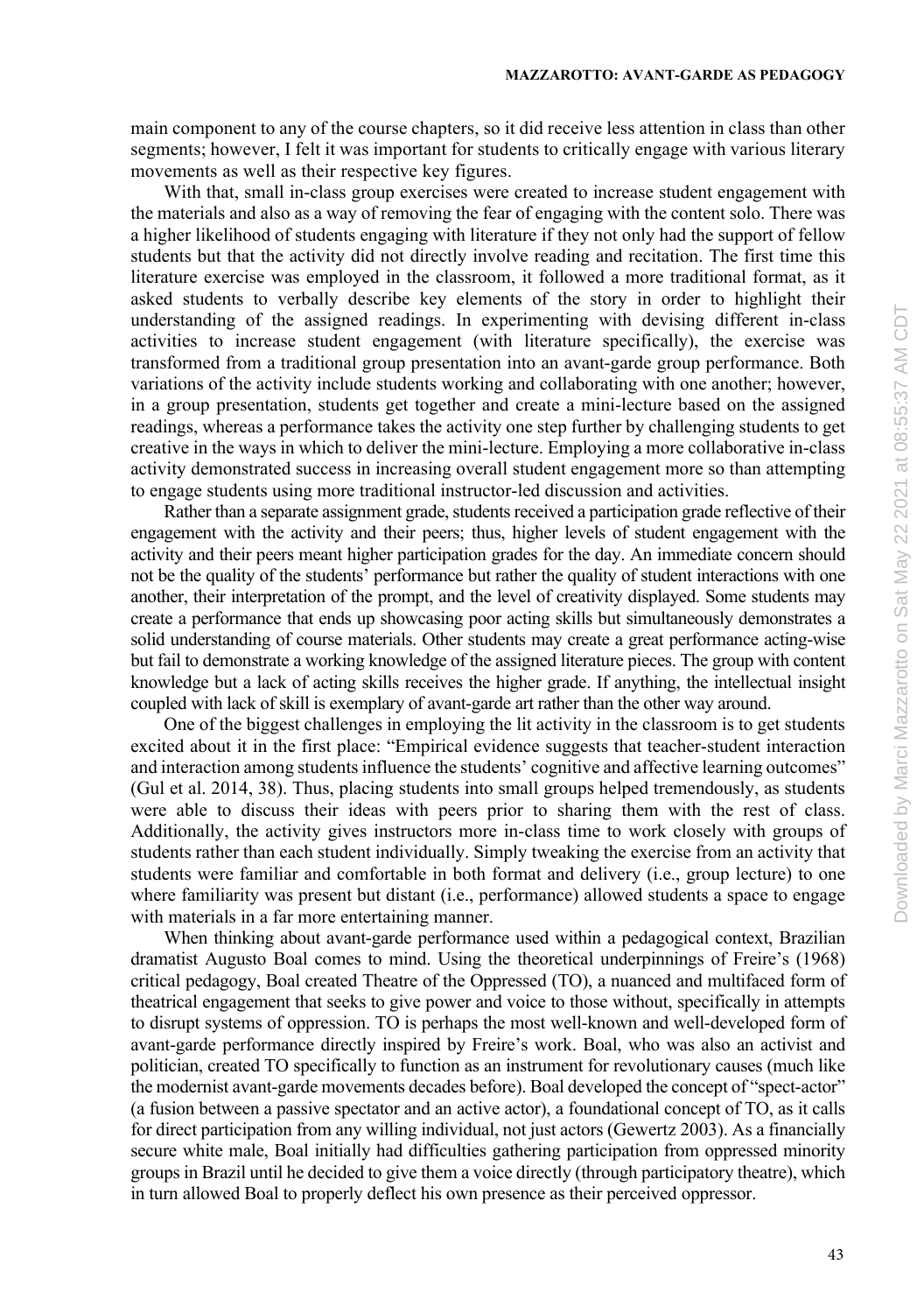Being aware that his race and socioeconomic status automatically defaulted him to the status of an oppressor (in a similar way that it can with a teacher with privileged education working in a poor, inner-city school), Boal was nonetheless successful in engaging his students by giving them the power to act, speak, create, and manipulate the theatre in any way they chose. Boal strongly believed that theatre could bring forth liberation from oppression and stated that "*the poetics of the oppressed* is essentially the poetics of liberation: the spectator no longer delegates power to the characters either to think or to act in his place. The spectator frees himself; he thinks and acts for himself! Theatre is action!" (Wardrip-Fruin and Montfort 2003, 352, emphasis in the original). Similar to a critical pedagogue, Boal was a facilitator, not an indoctrinator; thus, his philosophy of democratic theater is a powerful example of avant-garde as pedagogy.

Boal eventually held an elected office in the Brazilian government (as a councilman) and successfully applied his theory of TO to democratize the challenging atmosphere of Brazilian politics. He did so by developing a concept known as legislative theatre, which encourages individuals to voice their opinions, in turn creating a two-way flow of communication between politicians and voters. More than a dozen laws were created and signed into legislature during and immediately following Boal's tenure in government. Boal's avant-garde methods were successful as democratizing tools because he employed these methods with pedagogical implications. Boal used the avant-garde as a way to encourage participation and collaboration among individuals of all walks of life and did so with the purpose of liberating them from the oppression of the established institution. With a basic understanding of avant-garde as pedagogy, instructors can elicit the same amount of change in their own classrooms.

When a small-scale rendition of TO was initially employed in an Intercultural Communication course, it was met with minor success, as students struggled to understand the underlying ideology of Boal's theories, partly because not enough time was allotted for project completion. Since students failed to understand TO's basic tenets, they shied away from doing anything too creative and ultimately delivered a very basic, scripted lecture. In the second rendition of the same course, I rectified this minor mishap by dedicating additional time (both in and out of class) for students to work with one another in order to understand avant-garde performance, critical pedagogy, and the ways in which TO seeks to fulfill the intersection between both. The results were incredible. One group of students created a video performance piece that meaningfully criticized mass media for creating and distributing fake news. Students were given basic directions on project completion, which focused more on content rather than format, and were encouraged to get as creative as possible. And so, they did. A sample of this in-class activity is found in Appendix A.

## **Project: Video Collage**

The original (and traditional) written essay form for the final project in my humanities course was relatively successful in engaging students and challenging them to think critically. It was redeveloped into a more practical, fun project that challenged students to think and create like avant-garde artists. Although this particular project redesign did not get the chance to be deployed in the originally intended humanities course, the project is nevertheless easily adaptable across disciplines and various subject matters. The newly designed final humanities project tasks students with producing a two- to three-minute video collage illustrating their knowledge and understanding of two major themes discussed in class during the course of the semester. One component is a philosophical perspective (i.e., Freudian theory) and the other an artistic movement (i.e., Surrealism), both of which are randomly assigned to students, in turn encouraging them to get even more creative in terms of how to connect two perspectives that initially seem unrelated to one another.

The process of a random selection of assignment topics was relatively simple: select several philosophical perspectives and artistic movements that were covered throughout the semester in the course text, write them down on index cards, and make separate piles for each theme. Then, the cards are placed in two separate containers, selecting one philosophical perspective and one artistic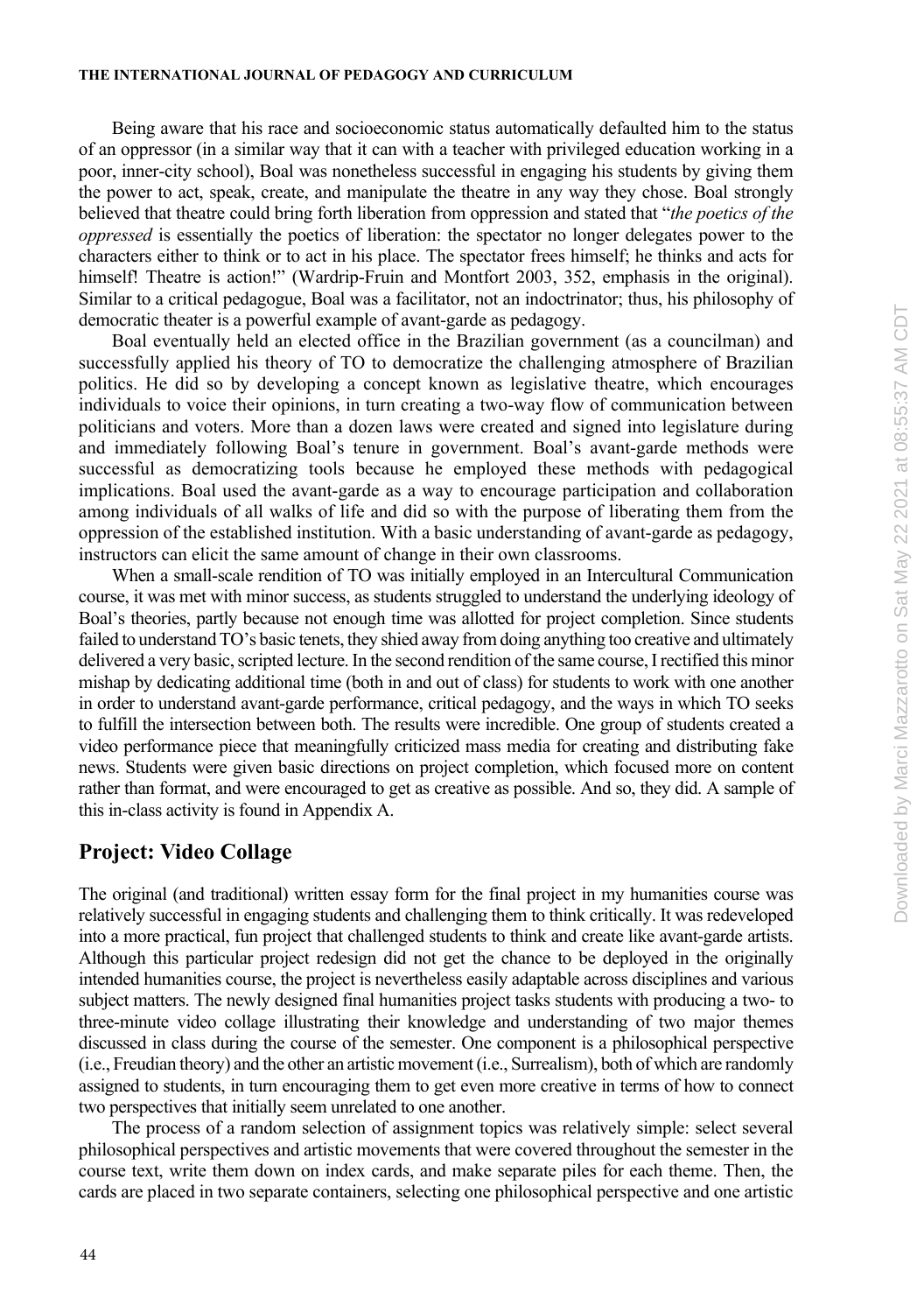movement, and randomly assigning that combination to a student, whose name was selected by literally drawing the written names from a hat. The exercise of drawing names out of a hat may seem silly, but it serves to keep the instructor's mind and actions within the scope of avant-garde practices: "If teachers aim to prepare students at a higher level of cognitive thinking" (Ball and Garton 2005, 59), then "they must first emulate higher level[s] thinking in their [own] instructional practices" (Gul et al. 2014, 38). In turn, instructors should take practical steps in order to literally practice what they preach (if and when it is possible). Instructors should not only think critically and creatively about each assignment they develop, but they should also go through the entire process of completing the assignment in order to understand its challenges, opportunities, and flaws, even though such an experimental process is often not practical until the second or third iteration of teaching a particular course.

While it is important to guarantee fairness in the random selection process of topics for students' projects, there is also a need to reduce possible redundancies. Additionally, instructors should ensure fairness in the level of project difficulty in order to avoid some students being inadvertently disadvantaged with a difficult topic, while other students take advantage of having been assigned an easier one. Redundancies are reduced by ensuring that most, if not all, students are given different topics, in addition to avoiding assigning topics extensively covered in class that would not require much critical or creative thinking. In the general scope of my humanities survey course, it was not uncommon for students to initially struggle with making connections between the assigned topics, as they often sought connections to be as explicit as Freud's influence on Surrealism, for example.

However, many students got creative in their approach to assigned projects. In a previous iteration of this assignment (focused more specifically on writing about an artistic movement), one student beautifully illustrated Surrealism's influence on Dr. Seuss, while another student argued the connection between the Harlem Renaissance and Bob Marley's music. When replacing the assignment's traditional compositional elements with a hands-on, creative one (i.e., written essay versus video collage), the ways in which students approach their project may differ greatly, particularly because students are much more comfortable with writing despite not often enjoying doing so. Although some students do not feel comfortable with creating their own photographs or shooting video (at least initially), they generally prefer to spend time creating a visual art piece rather than writing an essay. This is where trial and error comes into play, given the discipline and context of a particular course.

Whether assigning traditional or more creative projects, students should be given clear directions in terms of what is expected for successful completion. For every project assigned in my courses, students are provided with a single-point rubric that clearly outlines the parameters and goals for the given assignment, as well as sections for "needs improvement" and "exceeds expectations." All of the information given to students to successfully complete the assignment is the same information used to evaluate them. Unsurprisingly, some students choose to ignore instructions, as well as the transparency in the evaluation process, and end up performing poorly. However, the rubric should be used to align and assess learning objectives with the project, and its directions should be clear enough to avoid confusion but open enough to allow for creativity. Again, determining these specific points varies depending on discipline, course content, and the instructors' preference.

Challenges arise when students themselves are intimidated by a project they initially perceive too difficult. As aforementioned, detailed single-point rubrics are provided in order to properly guide students in completing their project, as there must be some sort of formalized assessment. It is also a good idea to remind students that, despite a few necessary guidelines for project evaluation, they are encouraged to be as creative as they wish. Often, the biggest challenge between a creative project and a written one is the students' fear of the unknown. When it comes to essay writing, despite disliking the activity, all students are quite familiar with the process, particularly by the time they reach their third or fourth year in college. In turn, students do not often fear writing an essay because it is a familiar and formulaic activity, but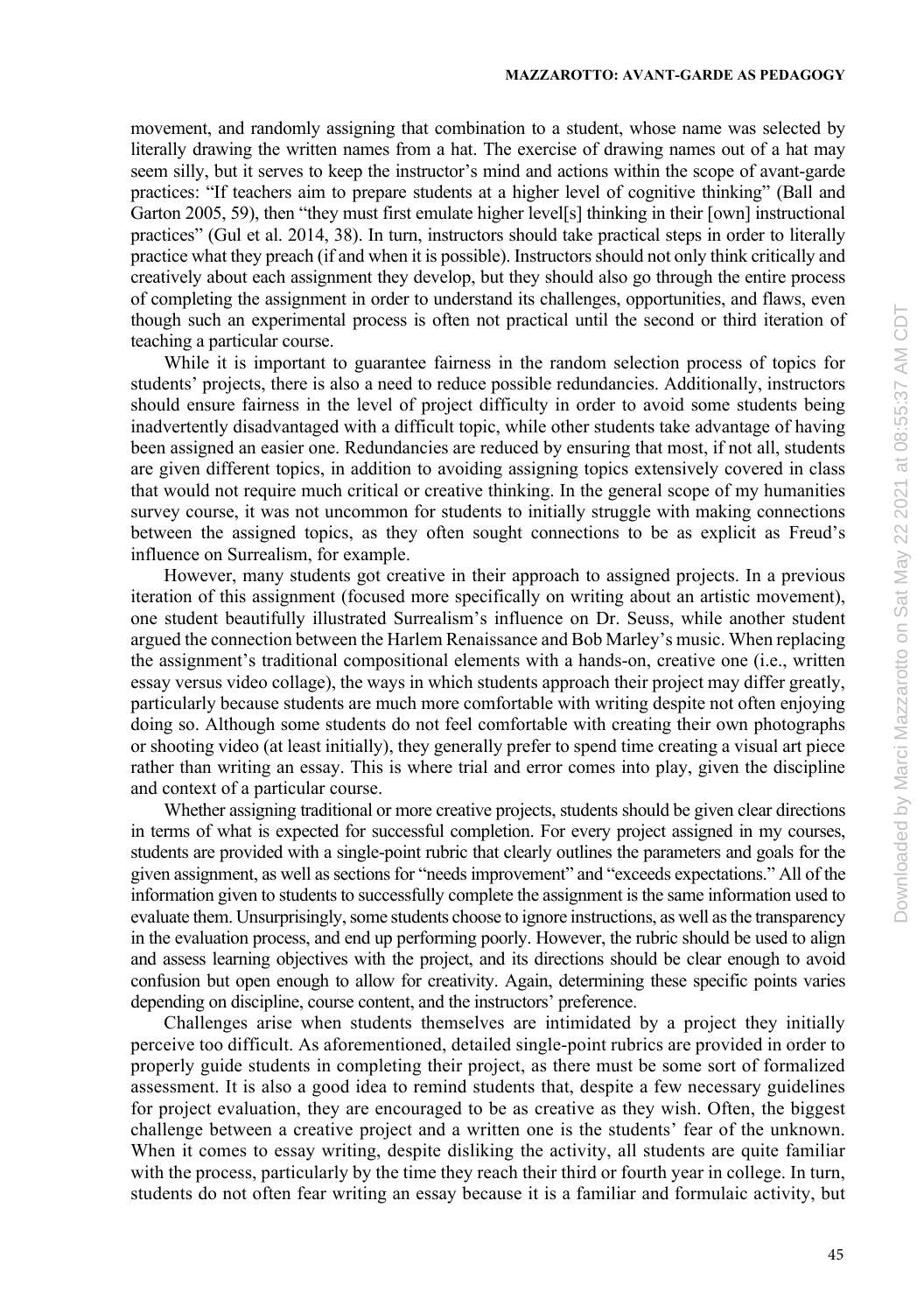that familiarity is problematic, hence the need for creative pedagogical tools to redefine classroom activities. A sample of this out-of-class assignment with accompanying pre-and post-writing exercises can be found in Appendix B.

## **Conclusion and Further Research**

Breaking away from the familiar is key in encouraging and challenging students to think both critically and creatively. As mentioned throughout this article, the avant-garde did the same: they challenged established norms of traditional institutions by being experimental, devised new ways of creating and distributing art, worked to be collaborative and democratic in their approach, and if nothing else, they continuously sought to move away from everything that was both familiar and formulaic (Higgins 2003). Neither instructor nor student needs to possess a deep knowledge or understanding of the avant-garde, critical pedagogy, or media technologies, for that matter, in order to use any or all of these elements in the classroom. Basic knowledge is sufficient, especially technologically speaking, as video-editing software (e.g., iMovie) is more user-friendly now than ever before, and avant-garde methods, like Dadaist collage, are self-explanatory (e.g., cut and paste).

This article illustrates some of my personal experiences (both proposed and executed) in experimenting with creative pedagogy as a college instructor, but by no means should what is described here limit the applicability to only college-level arts and humanities or related courses. Although my pedagogical focus and experience remain exclusively with college students, the ultimate goal is for such methods to be adapted and employed throughout the educational system, and as the two examples above demonstrate, the only true limitation to the appropriation of avant-garde methods in the classroom may reside with the instructors. Consequently, I encourage all instructors, regardless of discipline or grade level, to challenge themselves to appropriate some element of avant-garde methods as pedagogical tools.

I also encourage fellow scholars to continue the discourse, research, and experimentation on the various creative ways in which to engage students. This article is not meant to illustrate the best nor the only way to successfully address issues regarding low levels of student engagement or the lack of creative and critical thinking, nor is it a full remedy for such issues. What I illustrate throughout is a new, and hopefully effective, way to partially address the pedagogical issues that are so commonplace throughout higher education. There is plenty of room for additional experimentation in curriculum development, as well as pedagogical research, and I hope that the argument and examples presented throughout, however brief, effectively add to that discourse. Lastly, instructors and scholars alike are welcome to borrow, readapt, and reinvent any and/or all avant-garde inspired ideas that are discussed and to do so for the fulfillment of their own pedagogical goals.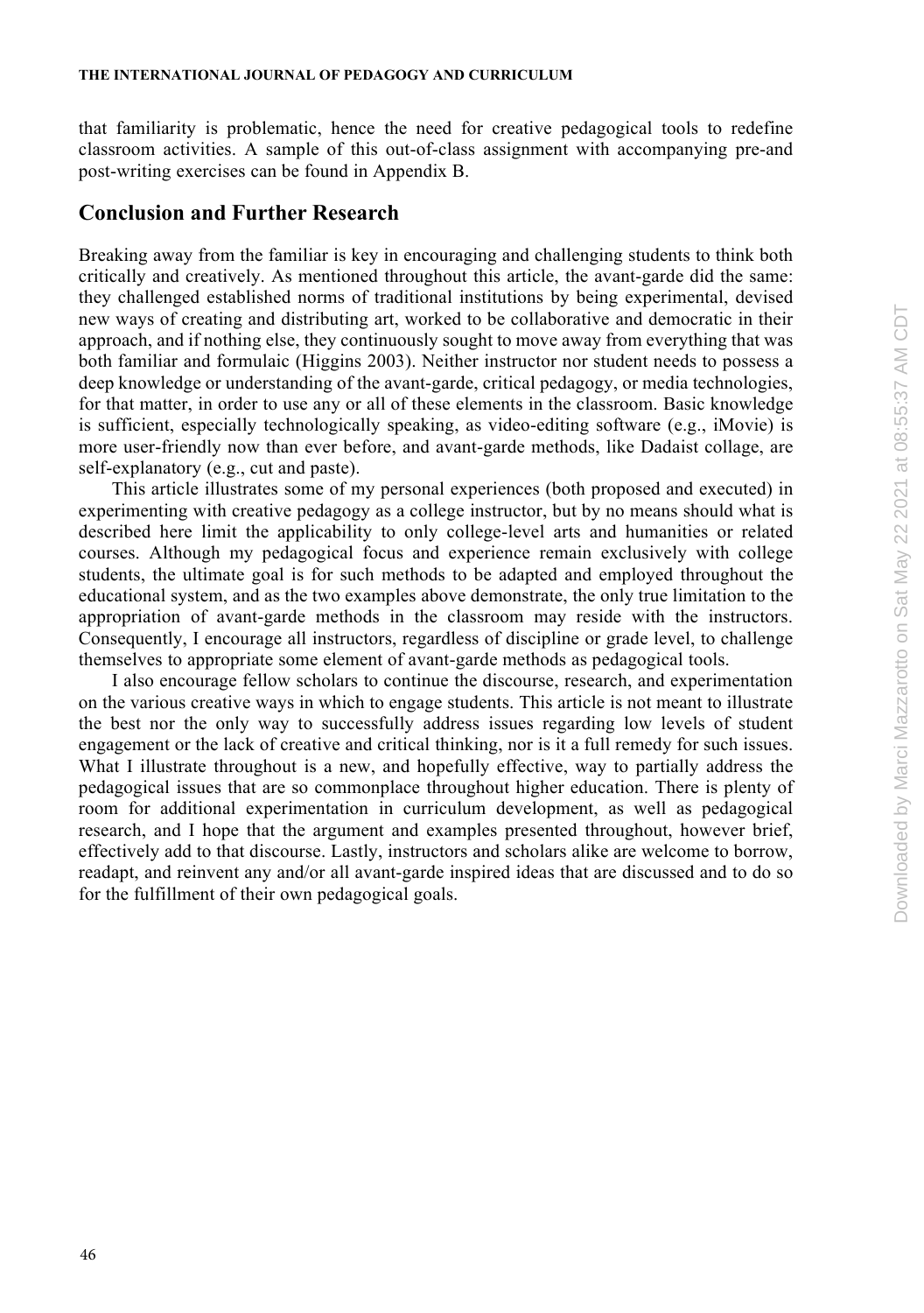## **REFERENCES**

- Ball, Anna L., and Brian Garton. 2005. "Modeling Higher Order Thinking: The Alignment Between Objectives, Classroom Discourse, and Assessments." *Journal of Agricultural Education* 46 (2): 58–69. [https://pdfs.semanticscholar.org/](https://pdfs.semanticscholar.org/ed96/6bd2de0ea7ebd3249e768e9846552e14dc63.pdf)  [ed96/6bd2de0ea7ebd3249e768e9846552e14dc63.pdf.](https://pdfs.semanticscholar.org/ed96/6bd2de0ea7ebd3249e768e9846552e14dc63.pdf)
- Bean, John C. 2011. *Engaging Ideas: The Professor's Guide to Integrating Writing, Critical Thinking, and Active Learning in the Classroom*. New York: Jossey-Bass.
- Caruth, Gail D. 2018. "Student Engagement, Retention, and Motivation: Assessing Academic Success in Today's College Students." *Participatory Educational Research* 5 (1): 17– 30[. https://files.eric.ed.gov/fulltext/ED585863.pdf.](https://files.eric.ed.gov/fulltext/ED585863.pdf)
- Daly, Shanna R., Erika A. Mosyjowski, Stephanie L. Oprea, Aileen Huang-Saad, and Colleen M. Seifert. 2016. "College Students' Views of Creative Process Instruction across Disciplines." *Thinking Skills and Creativity* 22:1–13[. https://doi.org/10.1016/j.tsc.2016.07.002.](https://doi.org/10.1016/j.tsc.2016.07.002)
- Freire, Paulo. 1968. *Pedagogy of the Oppressed*. New York: Continuum.
- Gewertz, Ken. 2003. "Augusto Boal's 'Theatre of the Oppressed.'" *Harvard Gazette*, December 11, 2003. https://news.harvard.edu/gazette/story/2003/12/augusto-boals-theatre-of-the-oppressed/.
- Gul, Raisa B., Shehla Khan, Azra Ahmed, Shanaz Cassum, Tanveer Saeed, Yasmin Parpio, Joanne Profetto-McGrath, and Donald Schopflocher. 2014. "Enhancing Educators' Skills for Promoting Critical Thinking in their Classroom Discourses: A Randomized Control Trial." *International Journal of Teaching and Learning in Higher Education* 26 (1): 37–54[. https://files.eric.ed.gov/fulltext/EJ1042995.pdf.](https://files.eric.ed.gov/fulltext/EJ1042995.pdf)
- Higgins, Hannah. 2003. *Fluxus Experience*. Berkley, CA: University of California Press.
- Manovich, Lev. 1999. "Avant-Garde as Software." [http://manovich.net/content/04-projects/027](ttp://manovich.net/content/04-projects/027-avant-garde-as-s) [avant-garde-as-so](ttp://manovich.net/content/04-projects/027-avant-garde-as-s)ftware/24\_article\_1999.pdf.
- Mardell, Ben, Daniel Wilson, Jen Ryan, Katie Ertel, Mara Krechevsky, and Megina Baker. 2016. "Towards a Pedagogy of Play." *Harvard Project Zero*. [http://pz.harvard.edu/sites/default/files/Towards%20a%20Pedagogy%20of%20Play.pdf.](http://pz.harvard.edu/sites/default/files/Towards%20a%20Pedagogy%20of%20Play.pdf)
- Sarrica, Teresa. 2018. "Active Learning vs Traditional Lecture. Which Impacts Students More?" *HASTAC,* November 30, 2018. [https://www.hastac.org/blogs/sarricab/2018/11/30/active](https://www.hastac.org/blogs/sarricab/2018/11/30/active-learning-vs-traditional-lecture-which-impacts-students-more-0)[learning-vs-traditional-lecture-which-impacts-students-more-0.](https://www.hastac.org/blogs/sarricab/2018/11/30/active-learning-vs-traditional-lecture-which-impacts-students-more-0)
- Shim, Woo-jeong, and Kelley Walczak. 2012. "The Impact of Faculty Teaching Practices on the Development of Students' Critical Thinking Skills." *International Journal of Teaching and Learning in Higher Education* 24 (1): 16–30[. https://files.eric.ed.gov/fulltext/EJ977179.pdf.](https://files.eric.ed.gov/fulltext/EJ977179.pdf)
- Society of Jesus. 1993. *Ignatian Pedagogy: Practical Approach*. https://www.educatemagis.org/wpcontent/uploads/2015/02/Document\_on\_Ignatian\_Pedagogy\_-\_English.pdf.
- Stenhouse, Lawrence. 1975. *An Introduction to Curriculum Research and Development*. Portsmouth, NH: Heinemann.
- Teaching Commons. n.d. "Ignatian Pedagogy." *Georgetown University*. Accessed June 12, 2020. [https://commons.georgetown.edu/teaching/design/ignatian-pedagogy/.](https://commons.georgetown.edu/teaching/design/ignatian-pedagogy/)
- Ulmer, Gregory L., Craig J. Saper, and Victor J. Vitanza. 2015. *Electracy: Gregory L. Ulmer's Textshop Experiments*. Aurora: Davies Group.
- Wardrip-Fruin, Noah, and Nick Montfort. 2003. *The New Media Reader*. Cambridge: MIT.
- Warner, John. 2016. "Kill the 5-Paragraph Essay" *Inside Higher Ed,* February 22, 2016. [https://www.insidehighered.com/blogs/just-visiting/kill-5-paragraph-essay.](https://www.insidehighered.com/blogs/just-visiting/kill-5-paragraph-essay)
- Widewalls Editorial. 2016. "Understanding the Significance of Avant-Garde." *Widewalls,* July 12, 2016. [https://www.widewalls.ch/magazine/avant-garde-movement-theater-music](ttps://www.widewalls.ch/magazine/avant-garde-movement-theater-music-p)[ph](ttps://www.widewalls.ch/magazine/avant-garde-movement-theater-music-p)otography-contemporary-art.
- Williams, Kaylene C., and Caroline C. Williams. 2011. "Five Key Ingredients for Improving Student Motivation*.*" *Research in Higher Education Journal* 121–123. [https://scholarsarchive.](https://scholarsarchive.library.albany.edu/cgi/viewcontent.cgi?article=1000&context=)  [library.albany.edu/cgi/viewcontent.cgi?article=1000&context=m](https://scholarsarchive.library.albany.edu/cgi/viewcontent.cgi?article=1000&context=)ath\_fac\_scholar.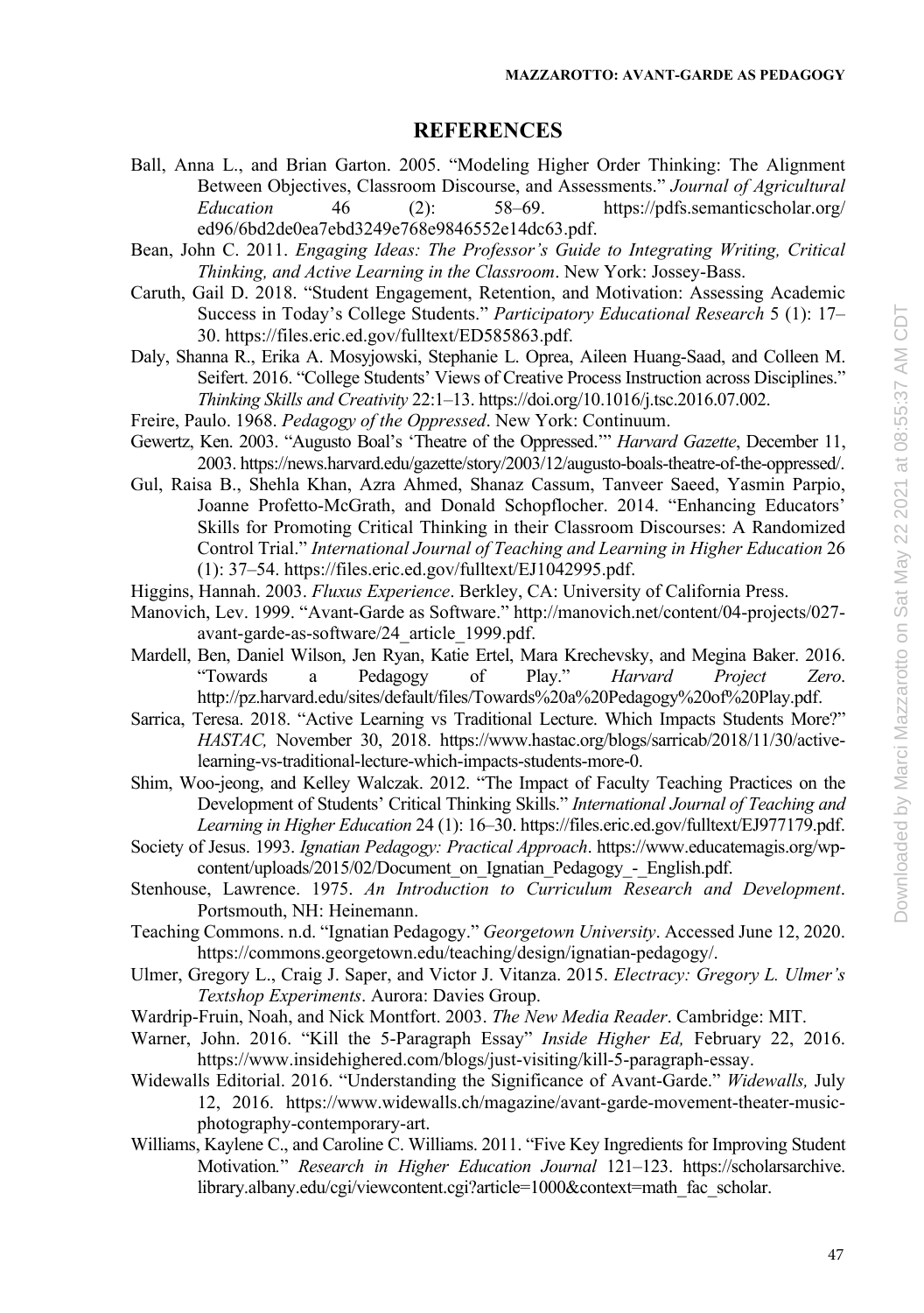## **Appendix A: In-Class Activity Performance**

## **Literature Activity: Liberation and Equality**

Each group has been assigned one line randomly taken from the course reading. Working together, you will use that line as inspiration to create a 30 to 60 second performance art piece. You have complete artistic freedom in creating your group performance – there are no rules.

But there are a couple of purposeful restrictions: every member of the group must participate, and you will have a total of 60 minutes to complete the exercise – that time includes planning and rehearsing. The last half of the class will be dedicated to performance and discussion.

**Group One**: Richard Wright's *The Ethics of Living Jim Crow* (page 102-104)

"Each time I closed my eyes I saw monstrous white faces suspended from the ceiling, leering at me"

**Group Two**: Virginia Woof's *A Room of One's Own* (pages 116-117)

"Let me imagine, since facts are hard to come by, what would have happened had Shakespeare had a wonderfully gifted sister, called Judith, let us say."

**Group Three**: Simone de Beauvoir's *Second Sex* (pages 117-118)

"They have gained only what men have been willing to grant; they have taken nothing, they have only received."

**Group Four**: Alice Walker's *Elethia* (pages 108-109)

"And she was careful that, no matter how compelling the hype, Uncle Alberts, in her own mind, were never permitted to exist."

**Group Five**: MLK's *Letter from Birmingham's Jail* (pages 104-106)

"Injustice anywhere is a threat to justice everywhere."

## **Appendix B: Out-of-Class Project Video Collage**

## **Final Project**

For the final project, you will be randomly assigned a philosophical perspective and an artistic movement that we have covered so far in class. Researching more information on your given topics, you will then create a two to three-minute video collage that highlights your content knowledge and makes a solid connection between the philosophy and the art movement.

To be successfully, you must think of yourself as an avant-garde artist. Be creative and experimental. Do not be afraid to venture away from course materials in order to make the necessary interdisciplinary connections. The midterm project is designed for you to further develop your critical thinking skills, while demonstrating content knowledge.

As with all other assignments this semester, in addition to the main project, you will have a preand post- writing exercise, which are designed to help both you and I, in the completion of your project. Think of your midterm as a three-part process: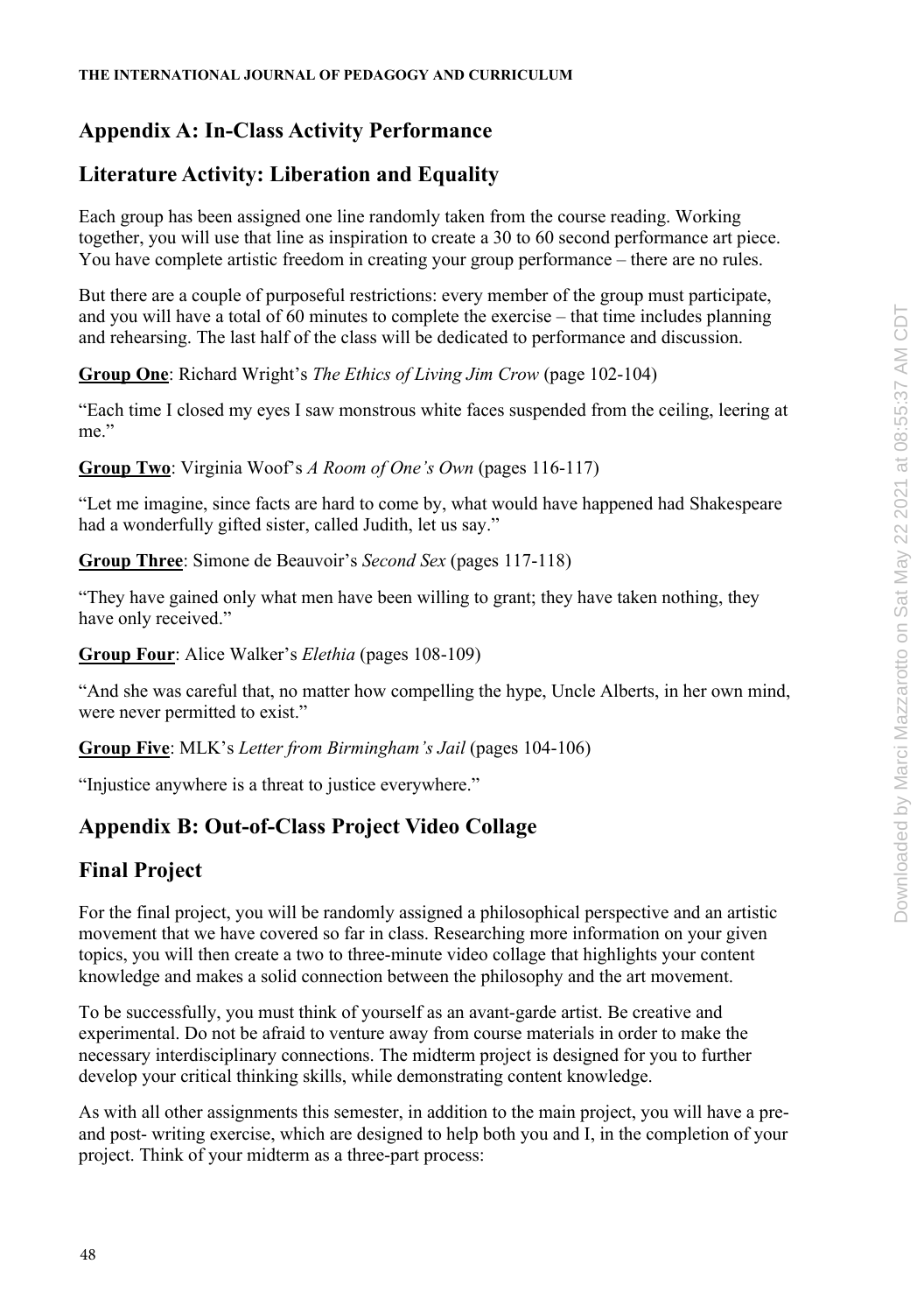- Context: Contextualize the topic
- Experience: Research, analyze, create, and experiment
- Reflection: Reflect on your experience

After you've done the preliminary research and outlined aspects of your project, you will begin selecting specific media for your video collage. You can use any and type of media you'd like, but must at least include music, text, and images.

I encourage you to create some images yourself, but you are not required to do so. You are required, however, to make the video collage yourself, even if none of the content you are using is your own. Since it is being made for educational purposes, there are no copyright issues.

While you are also encouraged to creatively think-outside-the box, there are several assignment guidelines you must follow in order to receive a passing grade. The video collage must:

- 1. Be at least two minutes, but no more than three minutes long.
- 2. Be an original composition that was made by you and only you. a. There are many free and easy-to-use video editing options online.
- 3. Include some text, music, and a variety of images.
	- a. Creating your own music and/or images is not required but encouraged.
- 4. Logically connect the philosophical perspective with the art movement. a. Demonstrate course knowledge and ability to think critically and creatively.
- 5. Clearly convey your understanding of the topic. a. Video needs to make logical sense to the viewer (e.g. other students in class)

## **Project Proposal**

The proposal is preliminary research, where the main point of the exercise is to contextualize the topic at hand by asking basic questions: *Who, What, When, Where, Why, and How?* After answering these questions, you can then proceed to the next step, which is learning more about the topic and how it relates to you personally, as well as the world as a whole. The main point of the assignment is to inspire you to think critically about a particular issue, and this is not so much about being right or wrong, but more about your thoughts and contributions to the Humanities.

Topic:

Principal players:

Interdisciplinary connections:

- 1. Explain at least two things that make this topic important and relevant.
- 2. Explain your familiarity with the topic.
- 3. What criticisms would someone else possibly have about this topic?
- 4. Describe at least two new and interesting facts that you learned in your research.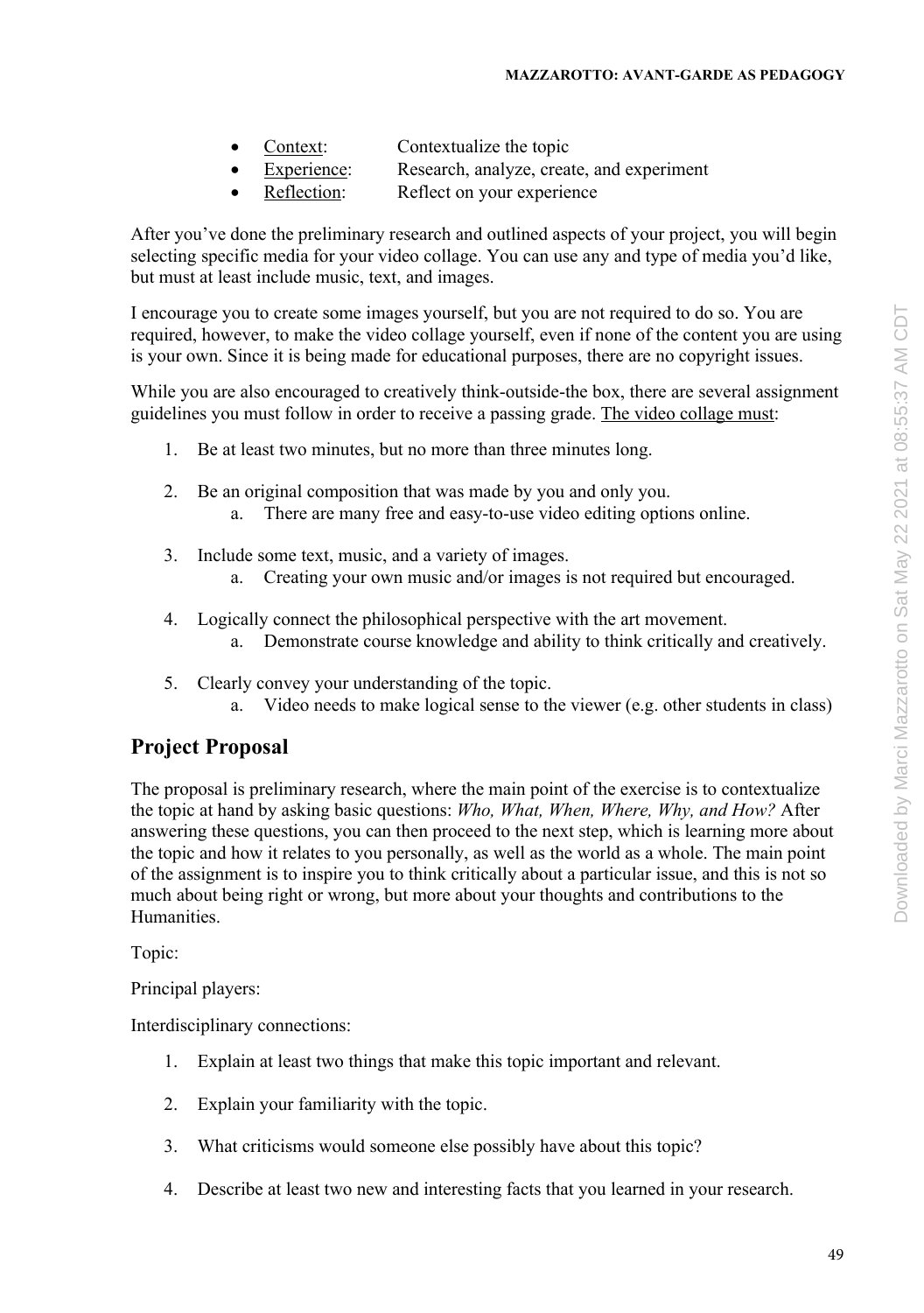## **Project Reflection**

In reflecting, your goal is to think about your personal thought process when creating and completing this assignment. You need to move beyond the idea of: "I don't like this assignment because it's too hard, too confusing, too boring, etc.," or "I'm not interested in doing any of this." Laziness, boredom, closed-mindedness is not conducive to learning and growing as a person. So, think about your experience a bit more critically. You may have loved or hated partaking in this project, but fully explain the reasons why you felt the way you did. Be sure to describe what you learned and how you may see yourself using that knowledge in the future.

- 1. Describe what you enjoyed about this project.
- 2. Describe what you disliked about this project.
- 3. What part of this project did you connect to your personal life? Explain.
- 4. What social/political issue did this project inspire you take action in the future?

## **ABOUT THE AUTHOR**

*Marci Mazzarotto, PhD:* Assistant Professor of Digital Communication, Department of Communication, Georgian Court University, Lakewood, NJ, USA